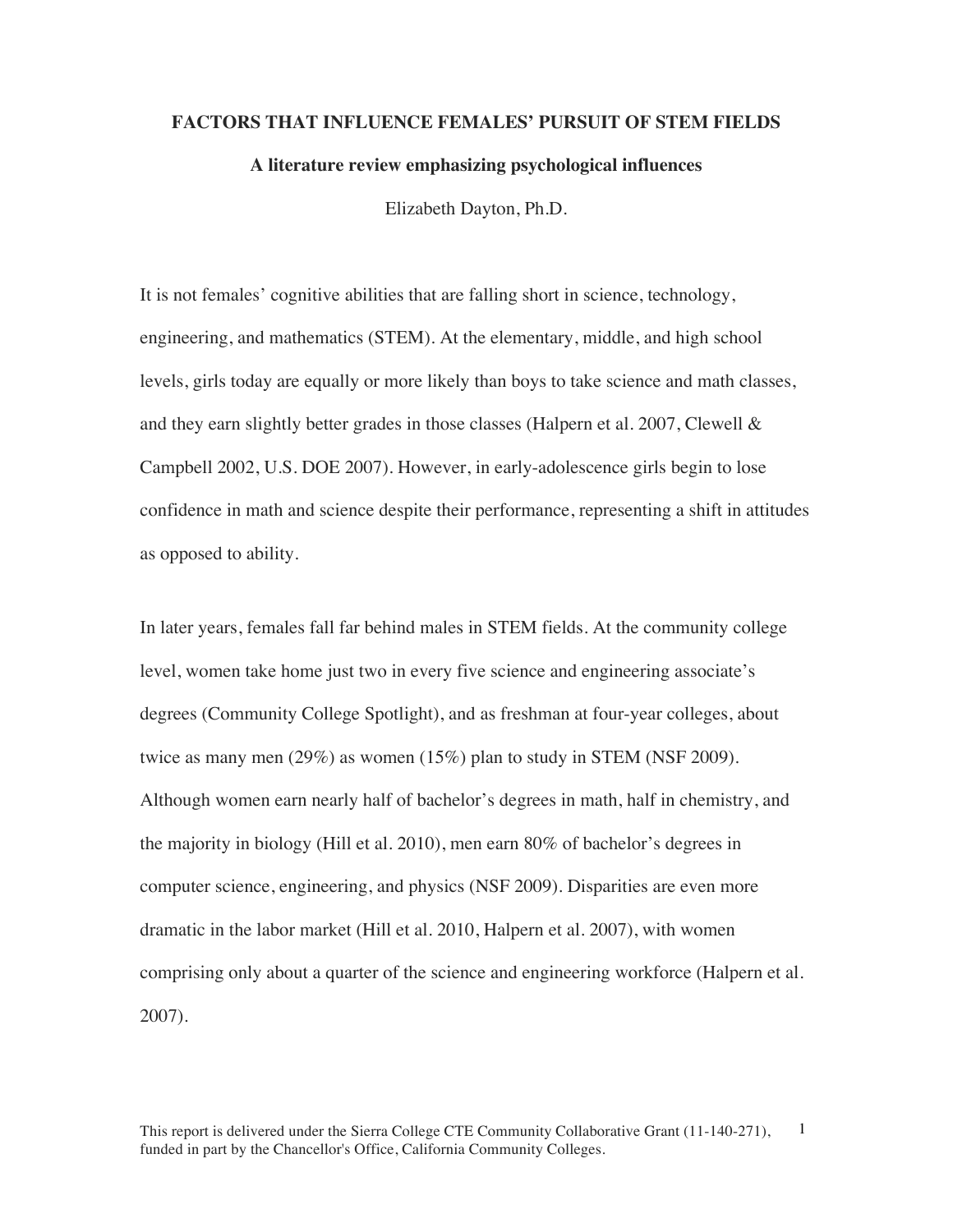Females' low representation in STEM fields is troubling given national calls for stronger STEM education to maintain a competitive edge in the global economy (cf. Natl. Academy of Sciences 2007; U.S. Government Accountability Office 2006; U.S. DOE 2006, White House's Educate to Innovate campaign). Further, increasing women's representation in STEM fields would support women's economic stability and parity. Although women typically earn less than men regardless of field, occupational segregation accounts for the majority of America's gender wage gap (AAUW 2007). Science and engineering jobs tend to have good security and pay (Hill et al. 2010), and women who receive vocational training in technical fields are especially likely to be pulled out of sub-living-wage jobs. In fact, the ten fastest-growing jobs in the U.S. that call for at least a bachelor's degree require substantial training in math and science (ibid). It is a key moment to better understand the factors shaping women's and girls' pursuit of STEM fields.

To review the literature, I began with a Google Scholar search seeking articles:

- Published in the last five years (since 2008)
- With titles including "STEM"
- With titles including one of the following gendered-words: women, girls, females, gender, sex
- With titles excluding "cell(s)" (so as to eliminate articles about stem cells)

This report is delivered under the Sierra College CTE Community Collaborative Grant (11-140-271), funded in part by the Chancellor's Office, California Community Colleges. 2 These parameters yielded approximately 200 articles. On a case-by-case basis, I excluded some of these articles due to topic (i.e., not about females in STEM), format (e.g., PowerPoint presentations) or national focus (e.g., studies based on European educational systems and economies). I was left with approximately 150 articles. I reviewed this full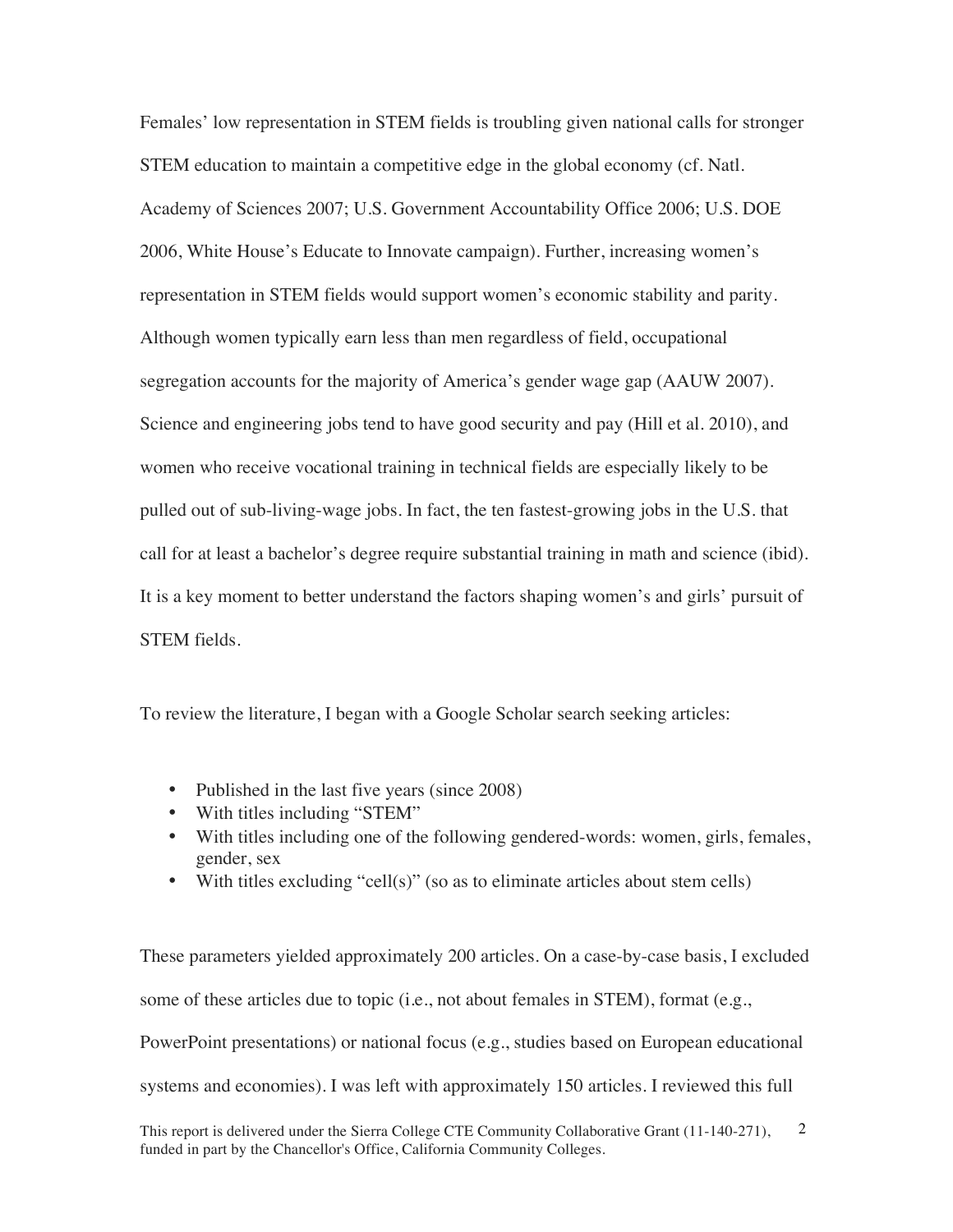set of articles, along with the most relevant references cited within these articles.

Following is my review of factors that influence female's pursuit of STEM fields, with

particular attention to psychological influences, including the role of:

- Females' **confidence and interest** in STEM
- **Self-efficacy** among females in STEM
- **Role models** in STEM
- **Stereotype threat** for females in STEM
- Drawing and retaining female **faculty** in STEM
- STEM **classroom content**
- A **growth mindset** for females in STEM
- A sense of **community** among females in STEM

Each of these factors is discussed below.

# **CONFIDENCE AND INTEREST**

Students' sense of confidence and interest in a field tend to feed one another—possessing more confidence increases interest, and greater interest bolsters confidence (Denissen et al 2007). This pair of factors—confidence and interest—appears to matter a great deal for females' pursuit of STEM fields. While females and males exhibit similar performance into the high school years, females express less interest and have less confidence in their mathematic reasoning and problem solving abilities (Catsambis 1994). In other words, women's lesser representation in STEM fields is likely attributable more to their sense of confidence and degree of interest in STEM fields than to their abilities. This gender difference is particularly pronounced among Latino students, and least evident among African Americans (ibid).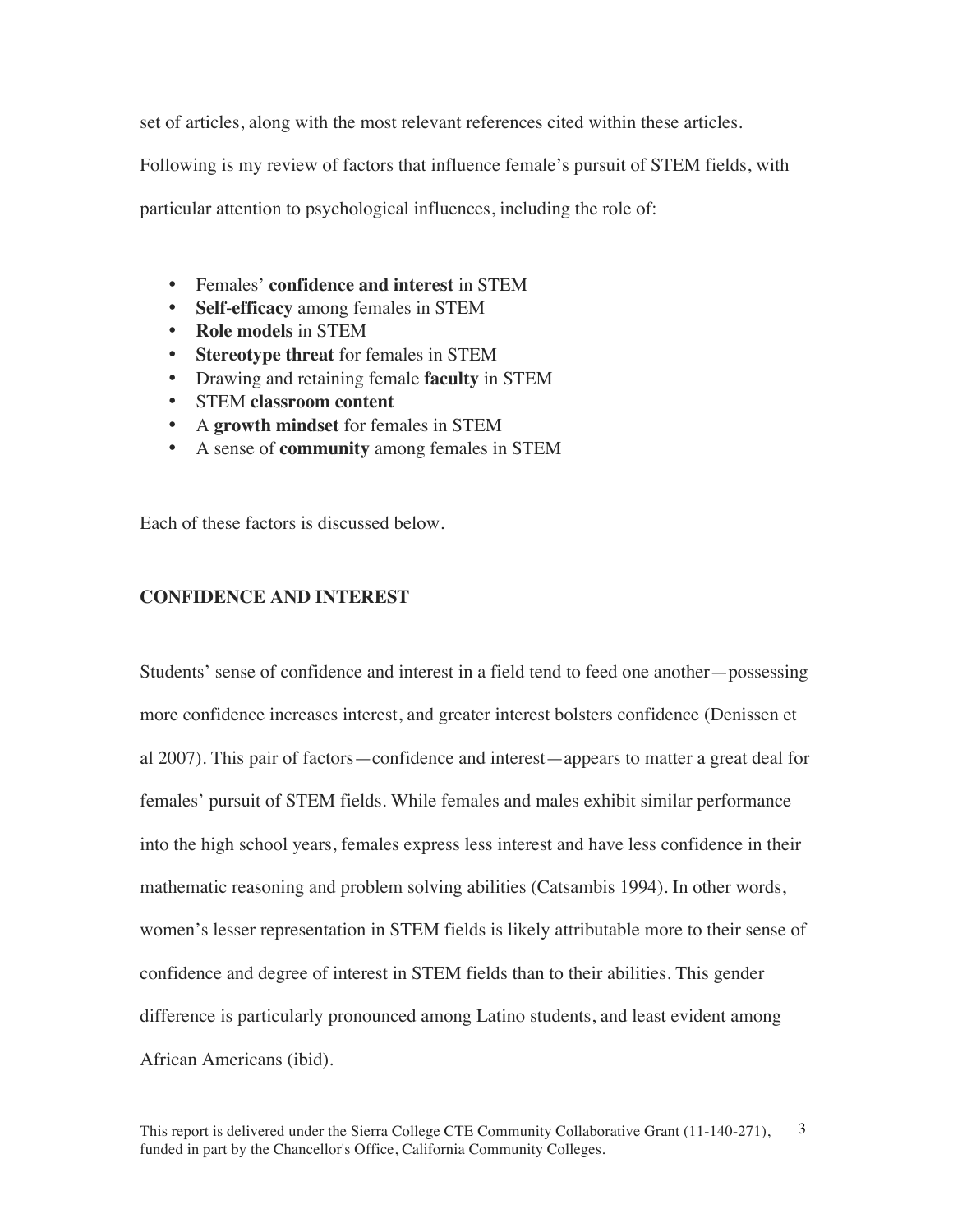Illustrating this, Brainard and Carlin (1997) surveyed women who enrolled in a four-year college intending to pursue a degree in engineering or science, and found these women to begin their higher education with strong academic confidence. However, this confidence eroded during their first year of college and only gradually improved in later years (though it did not reach its original level even by the end of their fourth year; ibid). Women who left science and engineering most often did so in the first two years of college, despite the fact they had GPAs equal to those who stayed (ibid). To explain their departure from STEM fields, they generally sited a loss of interest, increasing interest in another field, or academic challenges and low grades (ibid).

If interest and confidence are central to females' pursuit of STEM fields, then what fosters females' continued interest and confidence? Huang and Brainard (2001) found that women's confidence in STEM is influenced more than men's by external factors: among undergraduate engineering majors at a four-year university, "perceived respect from professors […was] the strongest determinant of female academic self-confidence, whereas the perceived quality of teaching is the strongest predictor among male students" (ibid:40). In a study of sixth to twelfth grade girls, Heaverlo (2011) demonstrated that extracurricular STEM involvement and math teacher influence were associated with girls' interest and confidence in math.

This report is delivered under the Sierra College CTE Community Collaborative Grant (11-140-271), funded in part by the Chancellor's Office, California Community Colleges. 4 Brainart and Carlin (1997) identified differences in women's STEM supports from yearto-year in college, which sheds light on areas that are particularly important *at particular times* for women pursuing STEM degrees. For example, women who stayed the course at least through their first year of college sited their continuing enjoyment of science and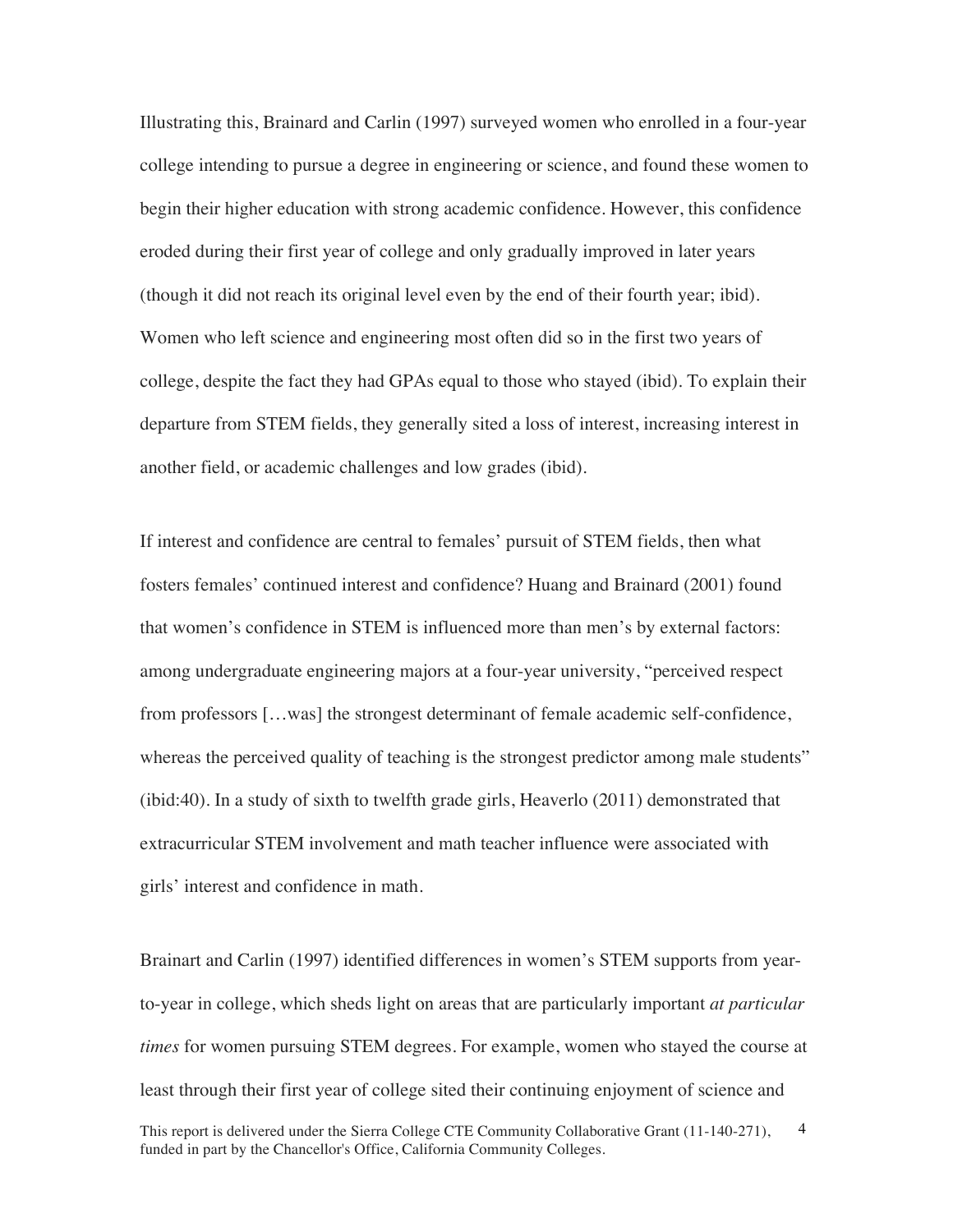math classes, helpful faculty, awareness of science and engineering career opportunities, and their ability to work well independently as supporting their retention (ibid). However, even these women commonly reported a lack of self-confidence, not feeling accepted within their department, poor advising, intimidation, and a fear that they would loose interest in the field (ibid). By the second year of college, persistence was associated primarily with possessing a good relationship with an advisor, feeling accepted within the department, and continuing to enjoy math classes (ibid). By the third year of college, community influences such as positive experiences in student societies and at conferences and other events, a valuable relationship with a mentor, and continuing interest in classes were the primary determinants of retention (ibid). In the fourth year, all these supports remained important (advisors, mentors, positive experiences in classes and at conferences), and a new influence emerged as central as well: intention to work in engineering after graduation (ibid).

Interventions at Harvey Mudd College also appear to have had quite a bit of success for women studying computer science: "We divided our introductory course into two parallel classes, based on prior levels of programming experience. Such minor adjustments have had a large impact on increasing women's confidence. We've also found that providing early research opportunities for female students—as early as the summer after their first year—helps boost confidence as they discover they truly can do the work of a computer scientist" (Cutler 2012:4).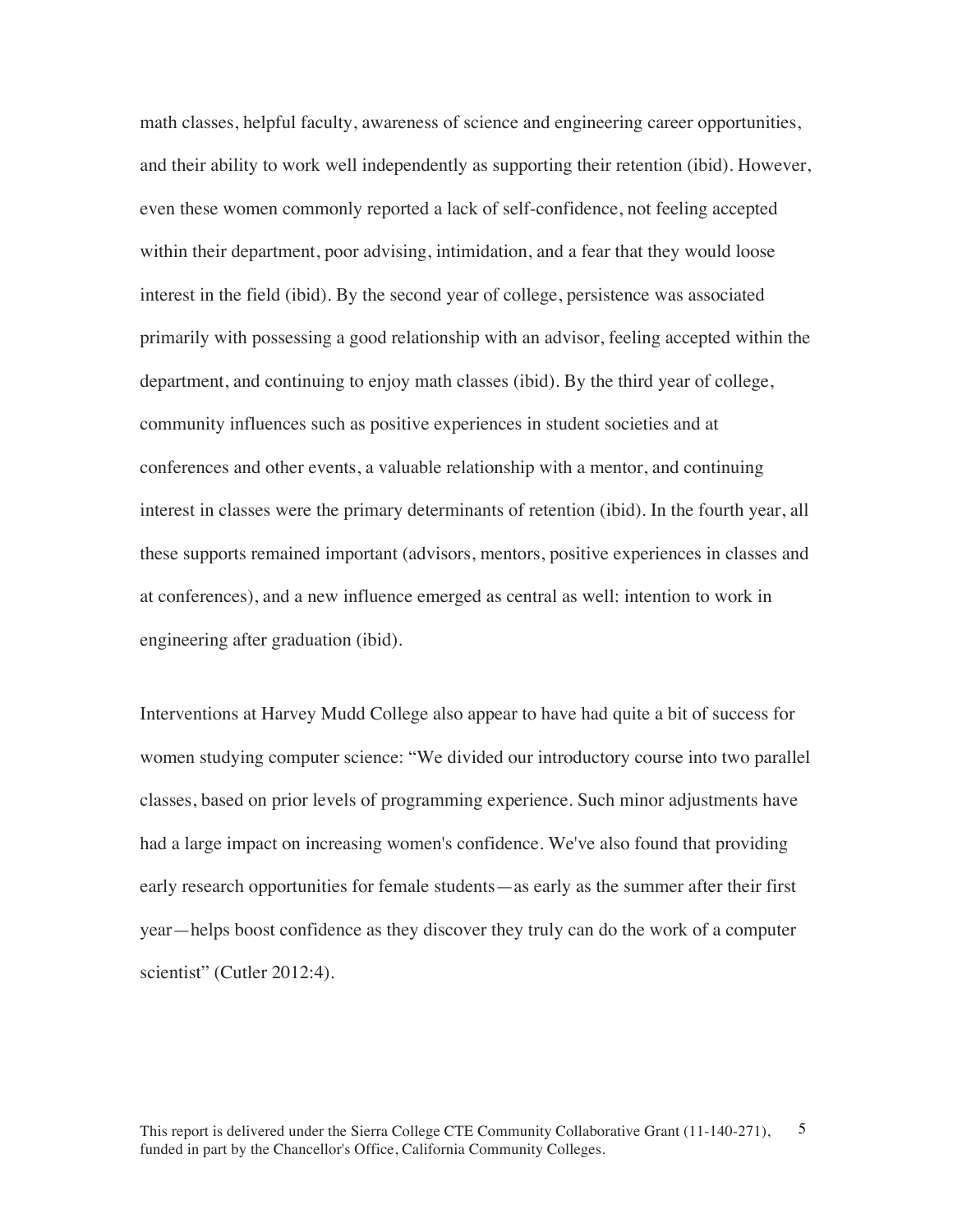### **SELF-EFFICACY**

Fundamentally, low confidence and interest may have a lot to do with students' sense of self-efficacy (i.e., their belief in their abilities). Some years ago, Pajares and Miller (1994) demonstrated that a sense of self-efficacy mediates the effect of both gender and prior experience on performance in math: "the poorer performance and lower-selfconcept of the female students were largely due to lower judgments of their capability" (ibid:200).

There appears to be a chain of influence wherein factors including expectations, interest, ability, and stress may shape women's sense of self-efficacy, which in turn may more directly effect women's studying in STEM. For example, Hackett et al (1992) identified self-efficacy as a powerful predictor of women's majoring in engineering or science. Further, they found that outcome expectations, vocational interests, and low stress levels powerfully predicted self-efficacy in math and science (which in turn predicted majoring in STEM; ibid). In a similar vein, Nauta, Epperson, and Kahn (1998) surveyed women majoring in STEM fields, and found that self-efficacy mediates the relationship between ability and career aspirations, especially for women studying mathematics, physical science, and engineering (as compared to women majoring in the biological sciences). That is, part of why ability matters for career aspirations is that ability helps to shape women's self-efficacy, which in turn influences career aspirations.

Importantly, self-efficacy is something that can be developed in students. Illustrating this, Fantz et al (2011) found that engineering students' self-efficacy was significantly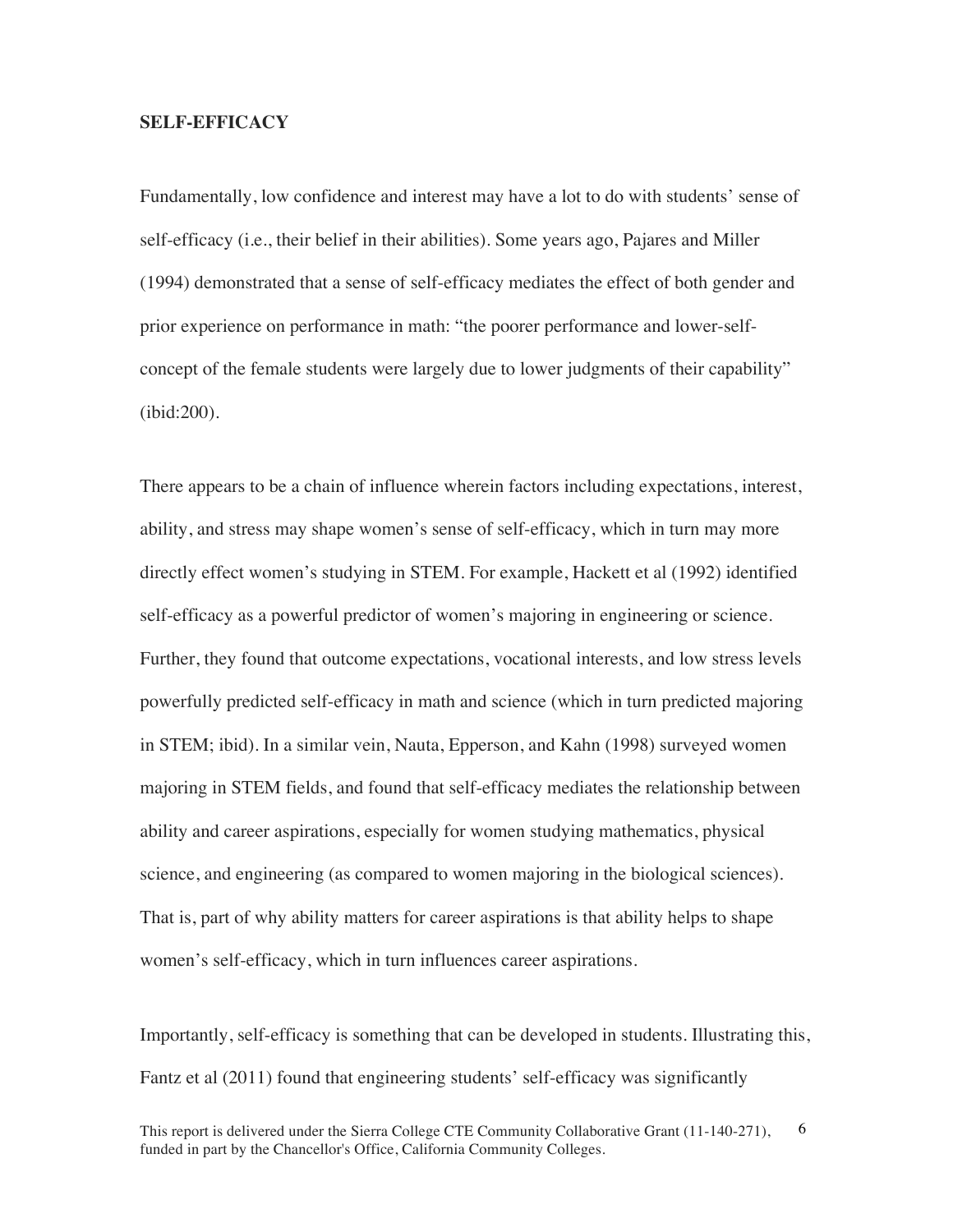improved with participation in pre-collegiate engineering classes involving hands-on experiences, real-life applications, and problem-based projects, while other quite brief extracurricular activities such as field trips and one-day workshops did not significantly influence students' self-efficacy.

### **ROLE MODELS**

This report is delivered under the Sierra College CTE Community Collaborative Grant (11-140-271), funded in part by the Chancellor's Office, California Community Colleges. 7 Much research has argued for the value of female role models in STEM fields. For example, Farland-Smith (2009) observed that middle-school girls exposed to female scientist role models developed more positive attitudes towards careers in science, and Kim et al (2009) drew on survey data to demonstrate that women pursuing computer science at the college level can gain from exposure to women successfully balancing STEM careers and family responsibilities. They argue that such role models can support students' confidence and provide counterfactuals to negative stereotypes (ibid). Likewise, Lockwood (2005) examined the effects of gender-matched and mismatched career role models by having college students read about a successful graduate of their university who majored in the same field as them. She found that while the gender of role models did not bear on male-participants' self-perceptions of their success-related traits, female college students were more inspired by outstanding role models who were women (as opposed to men; ibid). One particularly methodologically strong study (from Carrel et al 2009) took advantage of the random assignment of students and faculty into STEM classes at the Air Force Academy (Price 2010). This study found "that high ability female students who have their introductory STEM courses taught by a female instructor perform better in these and additional courses and are more likely to receive a degree in a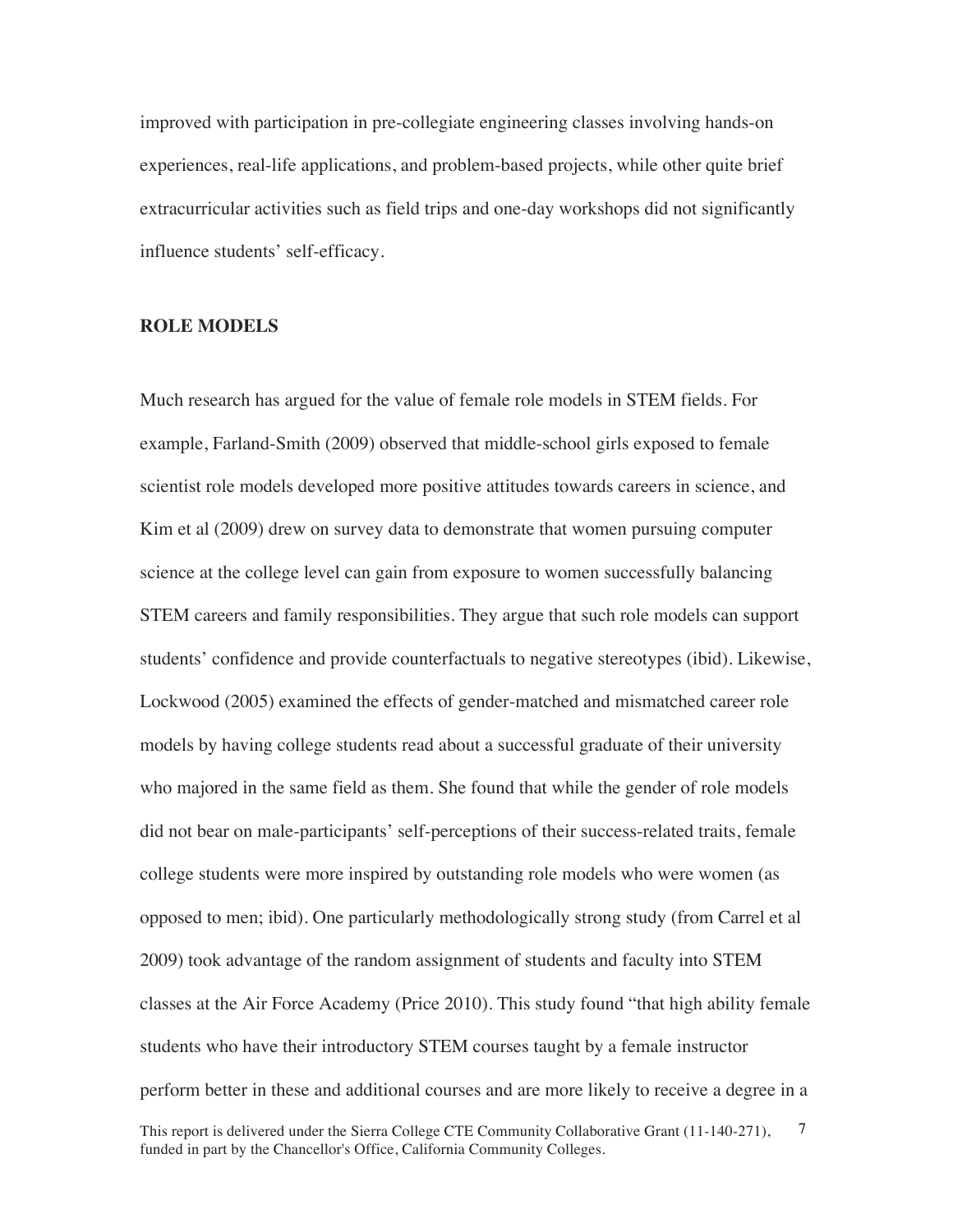STEM field" (ibid:6). Finally, Smith and Erb (1986) examined a nation-wide sample of adolescents who were exposed to female scientist role models for two months, and found that both female and male students showed greater gains in their attitudes towards science (from pre- to post-exposure tests) as compared to students who did not interact with female scientist role models (ibid).

Work out of Harvey Mudd College helps to illuminate *why* role models might matter for women's success in STEM fields: "Each year Harvey Mudd [College] takes a large number of female students to the Grace Hopper conference, the largest conference focusing on women in computer science. When students see successful women working in a wide variety of technology fields and enjoying those fields, they begin to understand who they can become and how STEM can help them get there. Having a mentor also can increase female interest and success…[In alignment with this thinking,] Harvey Mudd [College] and Piazza, an online social-learning network, launched a six-week online mentoring program called WitsOn (Women in Technology Sharing Online) to connect undergraduate students nationwide with female mentors from industry and academe" (Cutler 2012:5).

This report is delivered under the Sierra College CTE Community Collaborative Grant (11-140-271), funded in part by the Chancellor's Office, California Community Colleges. 8 A series of studies has shed a more nuanced light on instances in which female role models may make a particular difference. While female role models have been shown to support women's *performance and persistence* in STEM fields, research has not generally found female role models to be as important for *recruiting* women into STEM. This is an important distinction. For example, Canes and Rosen (1995) demonstrated that increases in female STEM faculty at a diverse set of four-year colleges were not followed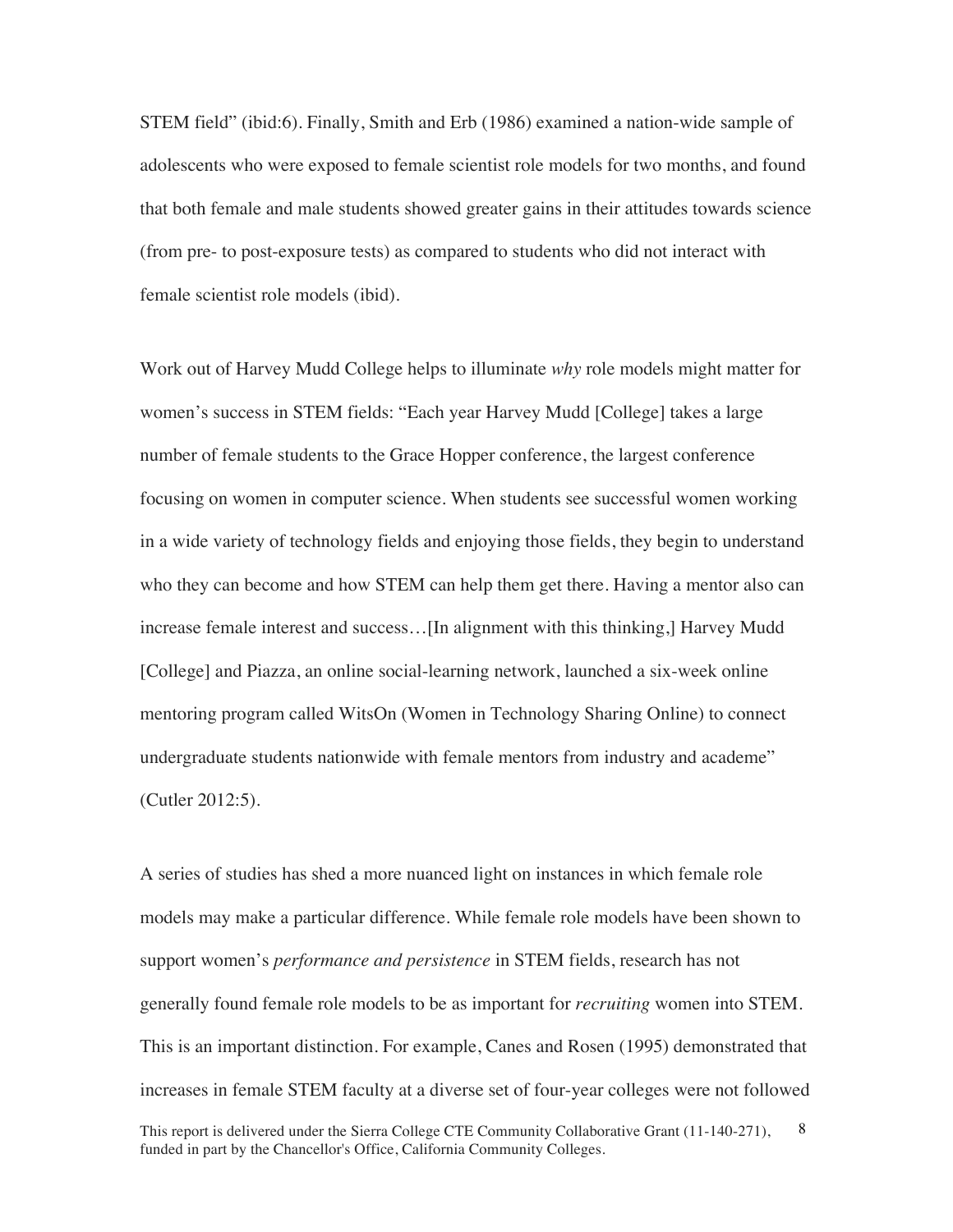by increases in female majors in those fields. While many of the studies cited above demonstrate a valuable role for female role models in supporting women's *continuing* STEM pursuits, Canes and Rosen observed that increasing female role models did not *draw* more women into STEM majors. In fact, Downing et al (2005) observed that *men* were often among the most influential role models reported by women in STEM. Likewise, Price (2010) found that females were no more likely to pursue STEM fields in which their introductory classes were taught by females rather than males (though interestingly, the odds that African American students pursued STEM fields were improved when introductory courses were taught by African American instructors).

This report is delivered under the Sierra College CTE Community Collaborative Grant (11-140-271), funded in part by the Chancellor's Office, California Community Colleges. 9 Building on this work, Cheryan et al (2011) conducted two experiments on the effects of STEM role models. They found that "when attempting to convey to women that they can be successful in STEM fields, role model gender may be less important than the extent to which role models embody current STEM stereotypes" (ibid:656). This suggests that the most salient stereotypes for women considering entering STEM fields may not be gendered stereotypes, but rather stereotypes about the culture of given STEM fields or the kinds of personalities that tend to thrive in given fields. Their first experiment involved non-computer-science majors who were exposed to upperclassmen role models who either modeled clothing, hobbies, and preferences identified (in student pre-testing) as stereotypical to computer science majors, or those typical to the broader student body (ibid). They found that "women who interacted with non-stereotypical role models believed they would be more successful in computer science than those who interacted with stereotypical role models [and that] differences in women's success beliefs were mediated by their perceived dissimilarity from stereotypical role models" (ibid:656). In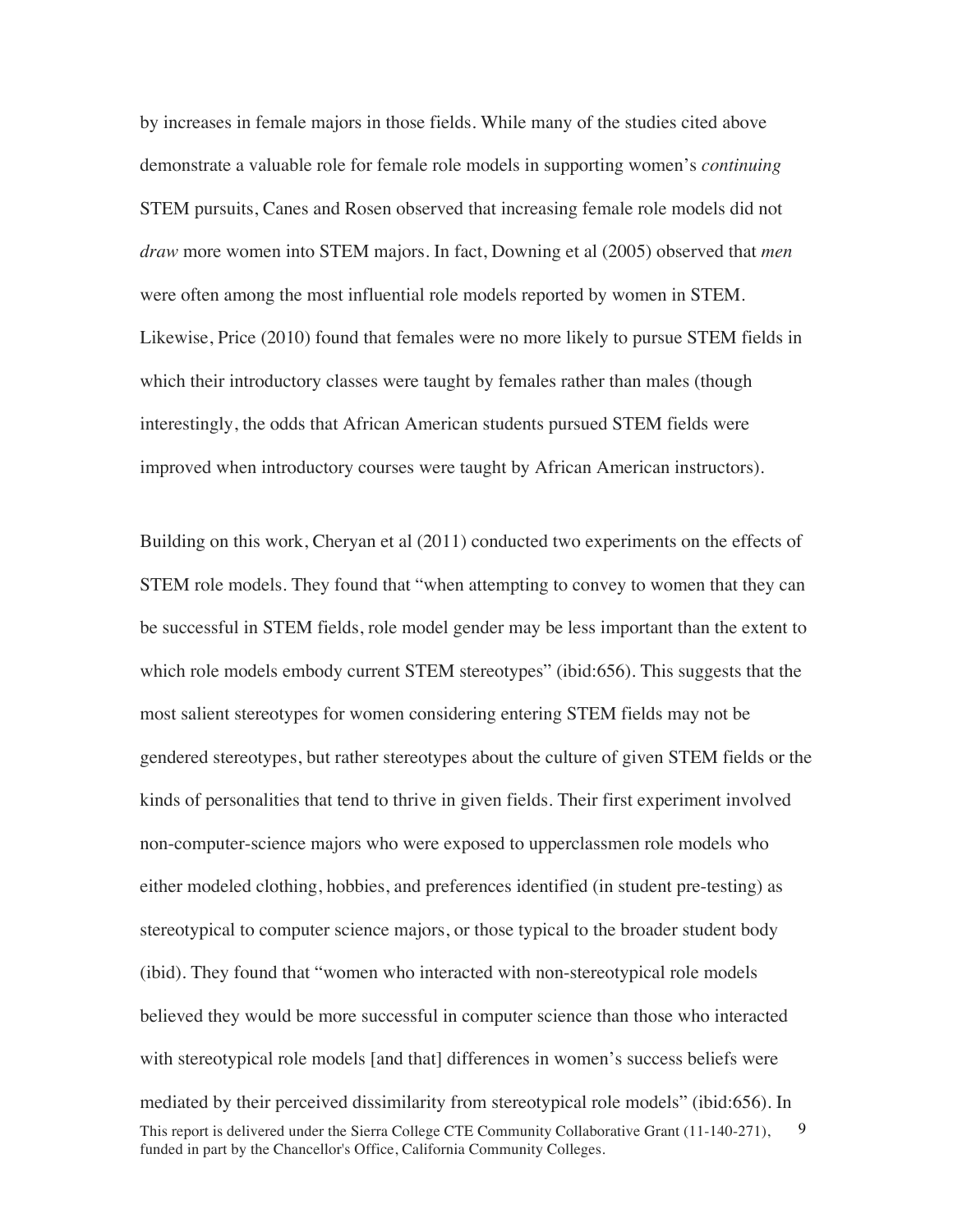the second experiment, non-computer science majors interacted with female and male computer science major confederates, and again demonstrated that "role model gender had no effect on [students'] success beliefs" (ibid:656).

Why do female role models appear to support women's *retention* in STEM fields, but to bear less of an effect on *recruitment*? Part of the answer may lie in the extent to which women have identified with a STEM field, activating the detrimental effects of "stereotype threat" (further discussed below; Cheryan et al 2011). Women who have declared a STEM major or otherwise invested themselves in a STEM field are likely aware of negative stereotypes about women in STEM, and encountering a competent female role model can buffer against the detrimental effects of these stereotypes. However, for women who have not yet identified with a STEM field, gendered stereotypes may not be as salient as stereotypes about the culture or personality traits typical to STEM fields, such that valuable role models for *recruiting* women into STEM may need to counter many negative stereotypes about STEM fields, including—but not exclusive to—stereotypes about women. But once women have developed an identity aligned with a STEM field, it is likely that female role models are an effective antidote to the deleterious effects of stereotype threat (discussed below).

# **STEREOTYPE THREAT**

Stereotype threat is a fear of confirming a negative stereotype, such as women's lesser abilities in STEM fields (Steele 1997, Steele and Aronson 1995). In the face of such fears, people tend to underperform, thereby fulfilling the stereotype (ibid). This may help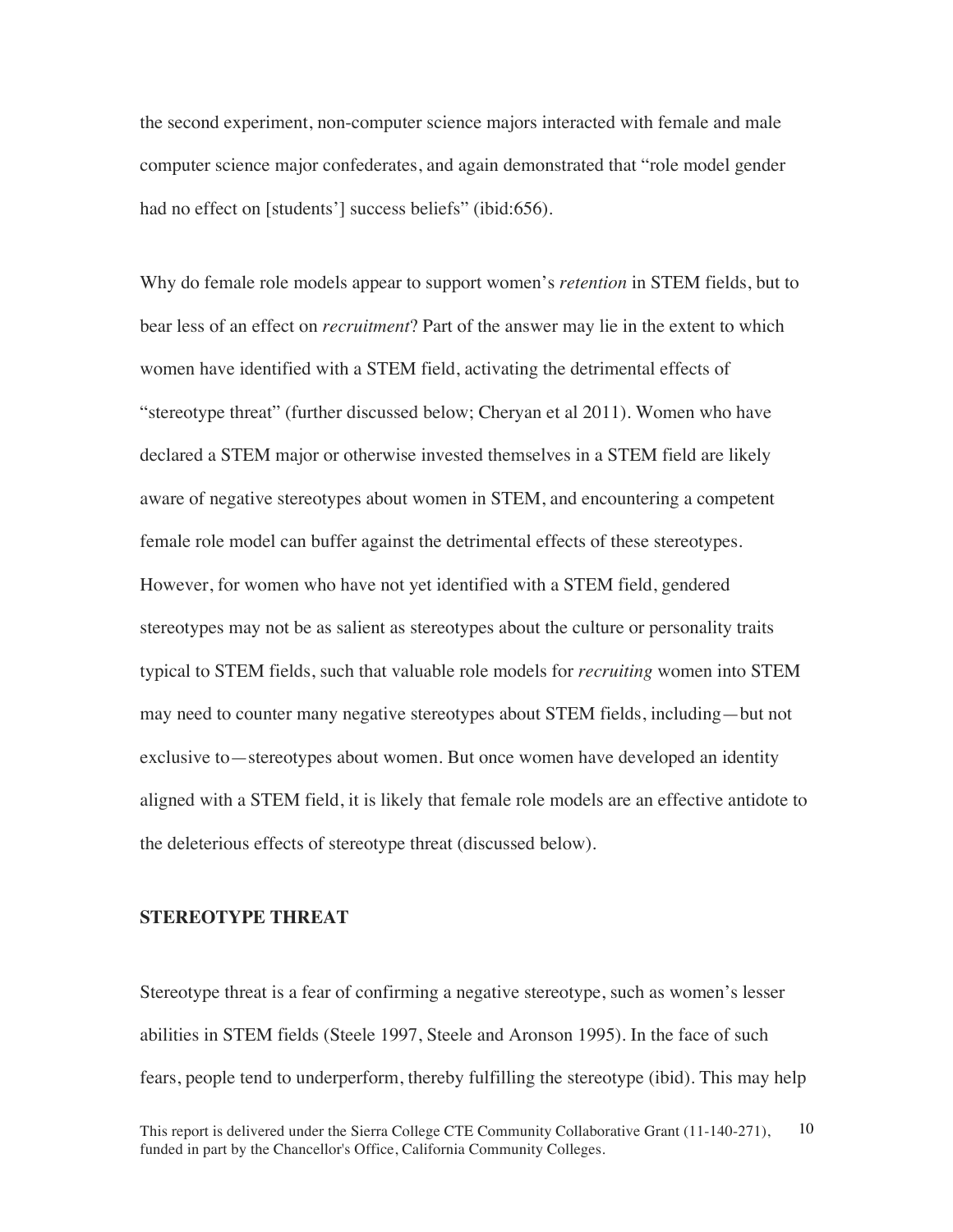to explain why female role models are valuable for retaining women in STEM fields, but matter less when it comes to recruiting women into STEM, as women who have yet to identify with STEM fields are less likely to be concerned about whether they fit the negative stereotypes associated with women in STEM fields. Thus, overcoming gendered stereotypes may be less of an issue for drawing women into STEM (a point at which they are likely less aware of and threatened by gendered stereotypes) than in retaining women who are already highly identified with STEM fields (and are therefore likely subject to the threat of negative stereotypes).

In accordance with this argument, Cheryan and Plaut (2010) found that feelings of belonging (or a perceived sense of similarity to students pursuing computer science) more powerfully predicted women's interest in computer science than concerns about stereotypes. The authors wrote: "Why was there a gender difference in interest in computer science? Women felt less similar to computer science majors than men, and this lack of perceived similarity accounted for why they were less interested in pursuing the field" (ibid:4).

This report is delivered under the Sierra College CTE Community Collaborative Grant (11-140-271), funded in part by the Chancellor's Office, California Community Colleges. 11 In a similar vein, multiple studies by Cheryan and colleagues (e.g., Cheryan et al 2011, Cheryan et al 2009) conducted experiments wherein students were exposed to virtual computer science classrooms containing items deemed stereotypical (e.g., Star Trek posters and video games) or neutral (e.g., nature posters and water bottles). Women expressed less interest and lower anticipated success in computer science when exposed to the stereotyped classroom as compared to the neutral classroom, though men experienced no significant difference in their sense of belonging regardless of these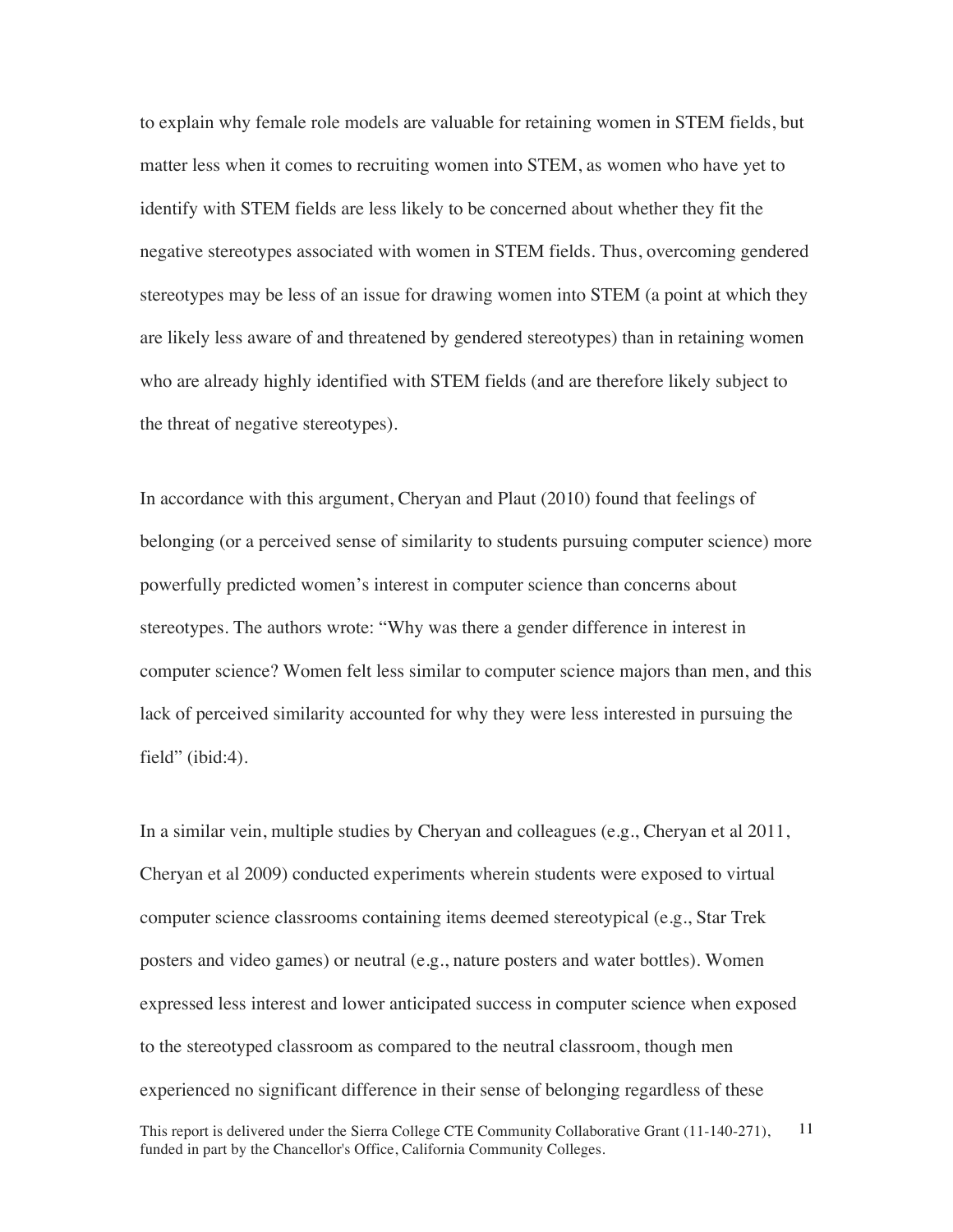classroom characteristics (ibid). Women's lower interest and anticipated success in stereotyped classrooms was partly explained by their lower sense of belonging in these classrooms (ibid).

Considering women already invested in a STEM field, even subtle cues can trigger stereotype threat. Marx and Roman (2002) found that women's performance on a challenging math test improved when the test was administered by a competent female experimenter (as opposed to a male), and further, that simply learning about a competent female experimenter could promote women's performance by protecting their selfappraised ability in math. Likewise, in an experimental study from McIntyre et al (2003), women performed significantly better on a challenging math test when told that women tend to make better participants in psychology experiments than do men. When females read about women who had succeeded in architecture, law, medicine, and invention, they performed better than when not presented with such examples of successful women in STEM fields (ibid). Steele (1997) found that simply indicating one's gender at the beginning of a standardized test was enough to diminish the test scores of strong female math students. Thus, for women already invested in STEM fields, the effects of stereotype threat are daunting, and female role models may well be an effective antidote.

This report is delivered under the Sierra College CTE Community Collaborative Grant (11-140-271), funded in part by the Chancellor's Office, California Community Colleges. 12 Finally, in a recent survey in the American South, Cho et al (2009) showed eighth graders images of women identified either as working in STEM or non-STEM fields, and asked them whether they thought these women were good at their job, organized, intelligent, attractive, and creative. They observed that "students found the images of women in STEM career fields to be significantly more intelligent, significantly more creative, and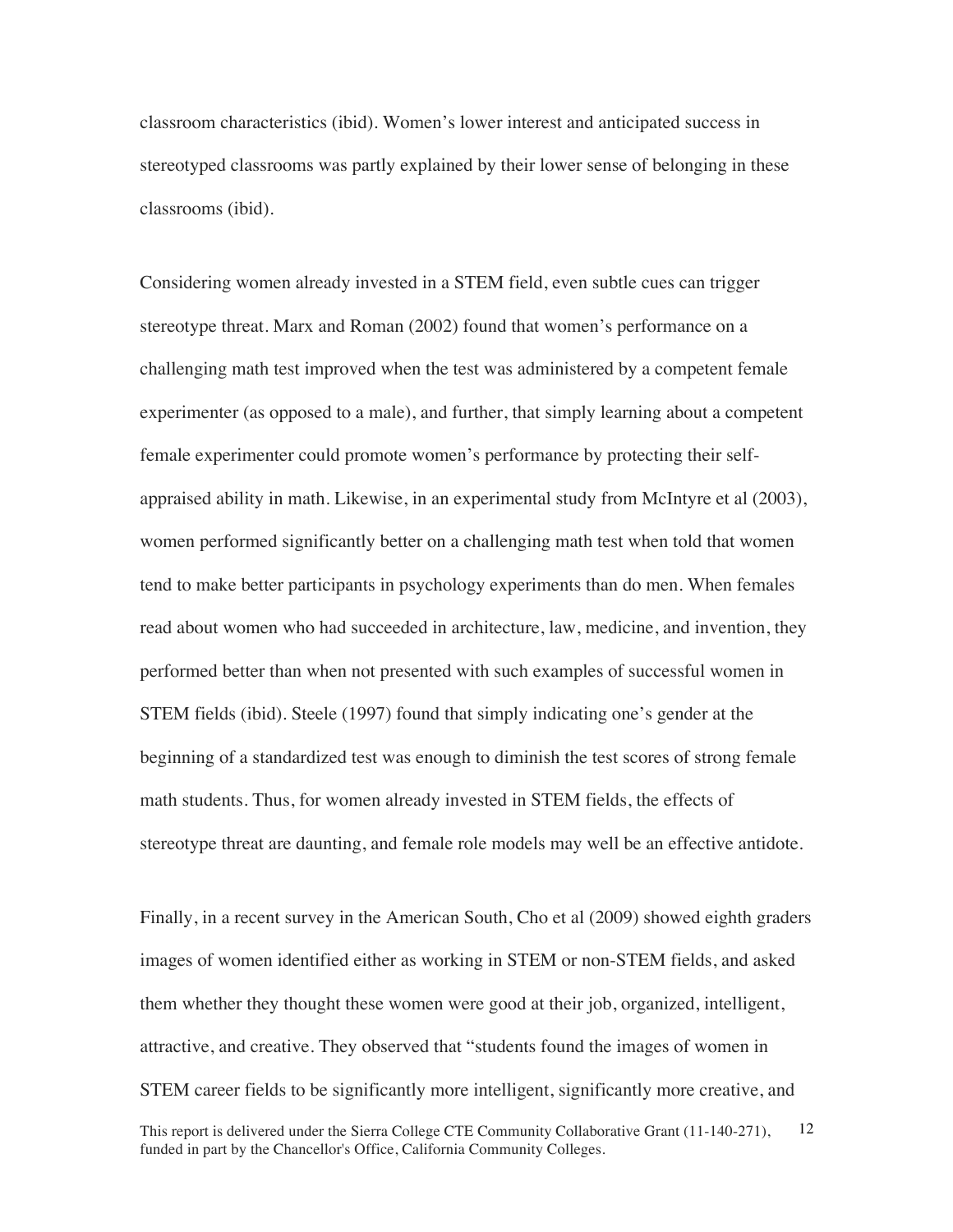significantly less attractive than images of women in non-STEM career fields" (Cho et al, 2009:4). That students were already so aware of STEM-stereotypes by the eighth grade suggests that STEM-interventions may be needed quite early in students' academic careers.

### **DRAWING AND RETAINING FACULTY**

For female students to interact with more gender-matched role models (thereby combating the damaging effects of stereotype threat), more women must be drawn into and retained in STEM faculty positions. Therefore, it is valuable to examine what attracts women into these positions, what factors matter most for their satisfaction in these positions, and why they tend to stay or leave. Several studies speak to these issues.

To begin, Martin's (2011) analysis of 2000 STEM faculty at research universities demonstrated that female faculty's persistence was most affected by career and salary satisfaction. Career satisfaction was driven by perceptions of equity, workload, and the nature of the work itself; and salary satisfaction was not always aligned with salary amount, but simply *satisfaction* with salary amount. Finally, satisfaction was also driven by flexible career paths such as those including opportunities to take breaks to care for family.

Aligned with Martin's findings, Blakewood (2011) examined tenure-line STEM and non-STEM female faculty at research and doctoral institutions, and identified a significant relationship between STEM faculty's intention to continue in their role and their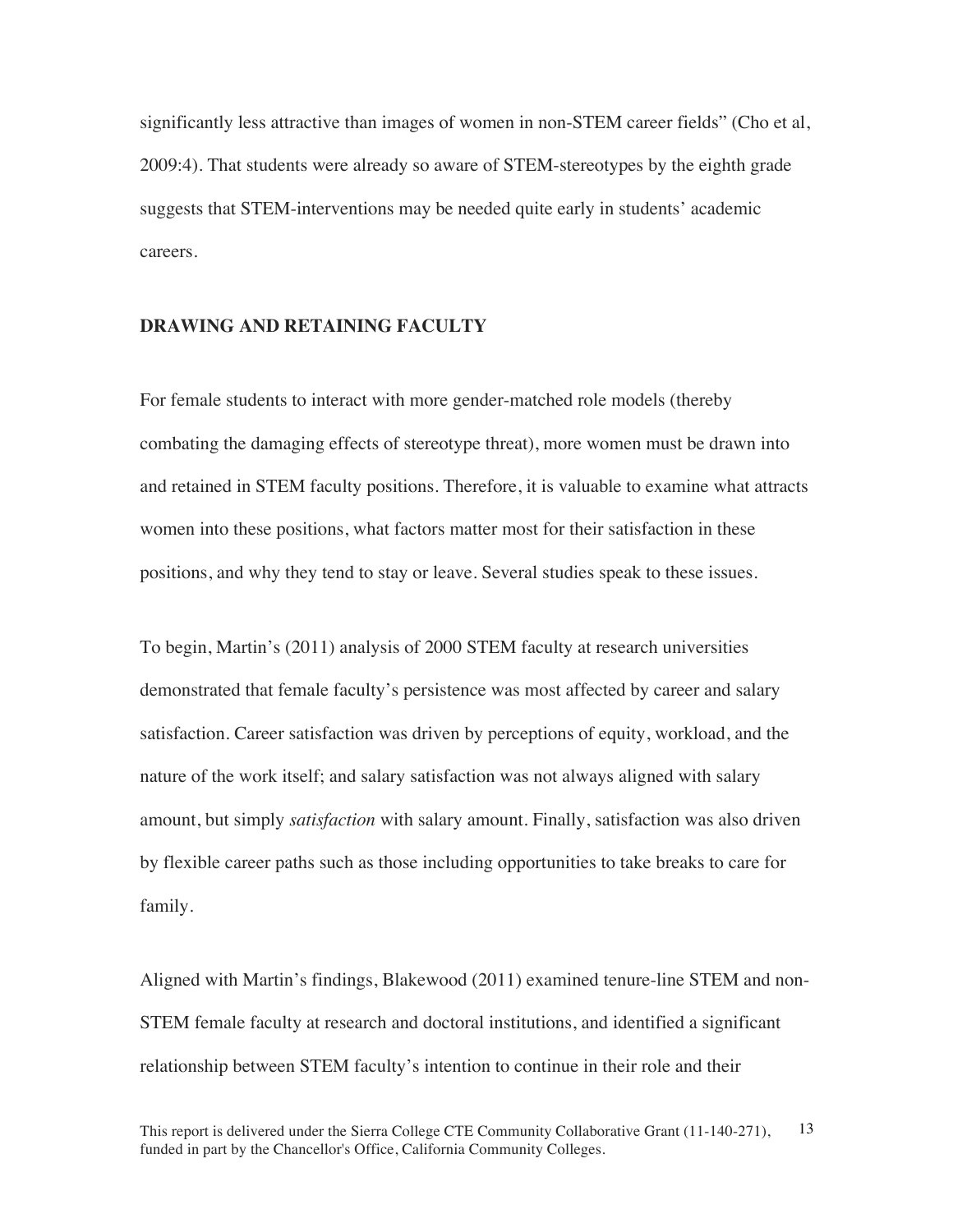satisfaction with their job autonomy, compensation, and job security. These variables also predicted intending to continue as faculty in non-STEM fields, though while satisfaction with job autonomy was the strongest predictor of non-STEM faculty's intention to continue in their job, satisfaction with compensation (including both salary and benefits) was the strongest predictor of STEM female faculty's intention to continue their role. Blakewood (2011) concluded that "for women in STEM, feeling more satisfied with their salary and benefits may be the best way to entice them to stay, whereas for women in non-STEM, the flexibility to chose the types and number of classes taught may be the best was to increase the chances of staying in their current position" (p90).

This report is delivered under the Sierra College CTE Community Collaborative Grant (11-140-271), funded in part by the Chancellor's Office, California Community Colleges. 14 In a survey of over 400 science and engineering faculty, Callister (2006) found departmental climate to matter a great deal for faculty's job satisfaction and intention to quit, *especially* for female faculty. Furthermore, "while gender influences job satisfaction and intention to quit (female faculty members report significantly lower levels of job satisfaction and higher intentions to quit), this relationship is completely mediated by department climate. This indicates that female faculty members are not inherently unsatisfied or unhappy with their jobs, but rather that it is likely that they value department climate, such that when they experience negative department climates they are more likely to experience lower job satisfaction and consider going elsewhere" (ibid:373). Similarly, Xu (2008) analyzed data for approximately 27,000 faculty from 960 colleges, and found that dissatisfaction with research support, career opportunities, and feeling a lack of freedom to express ideas all correlated highly with turnover intentions for female faculty. In a discussion of supports for female faculty in chemistry at liberal arts colleges, Beeston et al (2010) also highlight the value of flexible family leave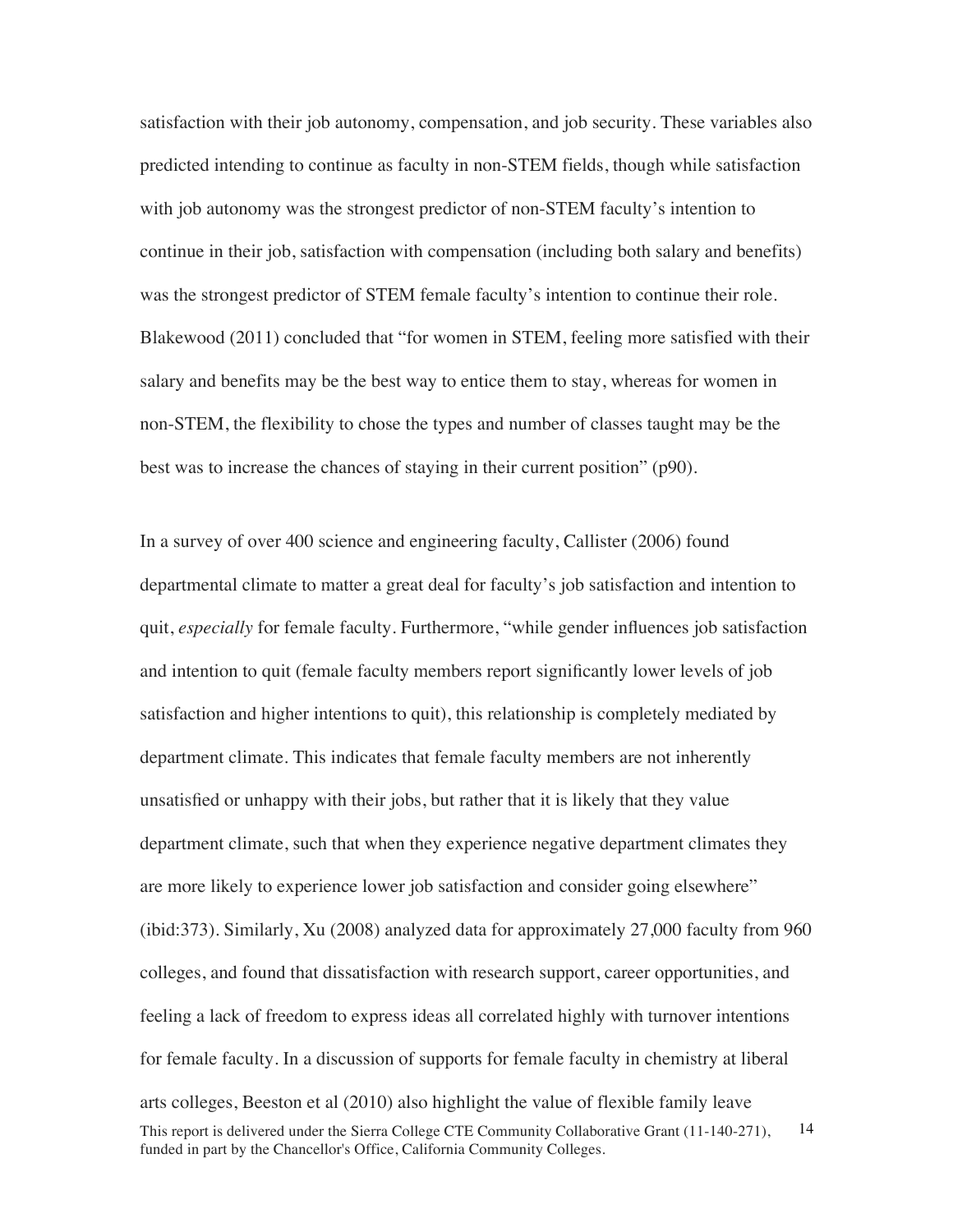policies (including elder care), medical leave policies, faculty development efforts, phased retirement options, travel support, sabbatical leaves, and shared academic positions.

Finally, focus groups conducted at Syracuse University underscored the important role *male* engineering faculty can play in supporting their female counterparts (Alestalo et al 2011). Themes included the value of a strong faculty community, and departments rewarding positive behavior and holding faculty accountable for their equitable behavior.

### **CLASSROOM CONTENT**

Classroom content can also matter a great deal for recruiting and retaining women in STEM fields—including factors such as teachers typical interactions with female versus male students and sensitivity to males' and females' preferred classroom styles.

To begin, some consistent differences are observed in how teachers tend to interact with male and female students. Jones and Dindia (2004) conducted a meta-analysis of research carried out between 1970 and 2000 on sex differences in student-teacher interactions, and concluded that teachers initiate more interactions with male than female students. However, in particular, they observed more *negative* interactions between teachers and male students, which may indicate that teachers less often challenge or correct girls' thinking, perhaps in a sort of "benevolent sexism" whereby teachers make such an effort not to discourage female students that they fail to provide productive feedback (ibid, Bachman et al 2009). However, educating student-teachers about gender equity issues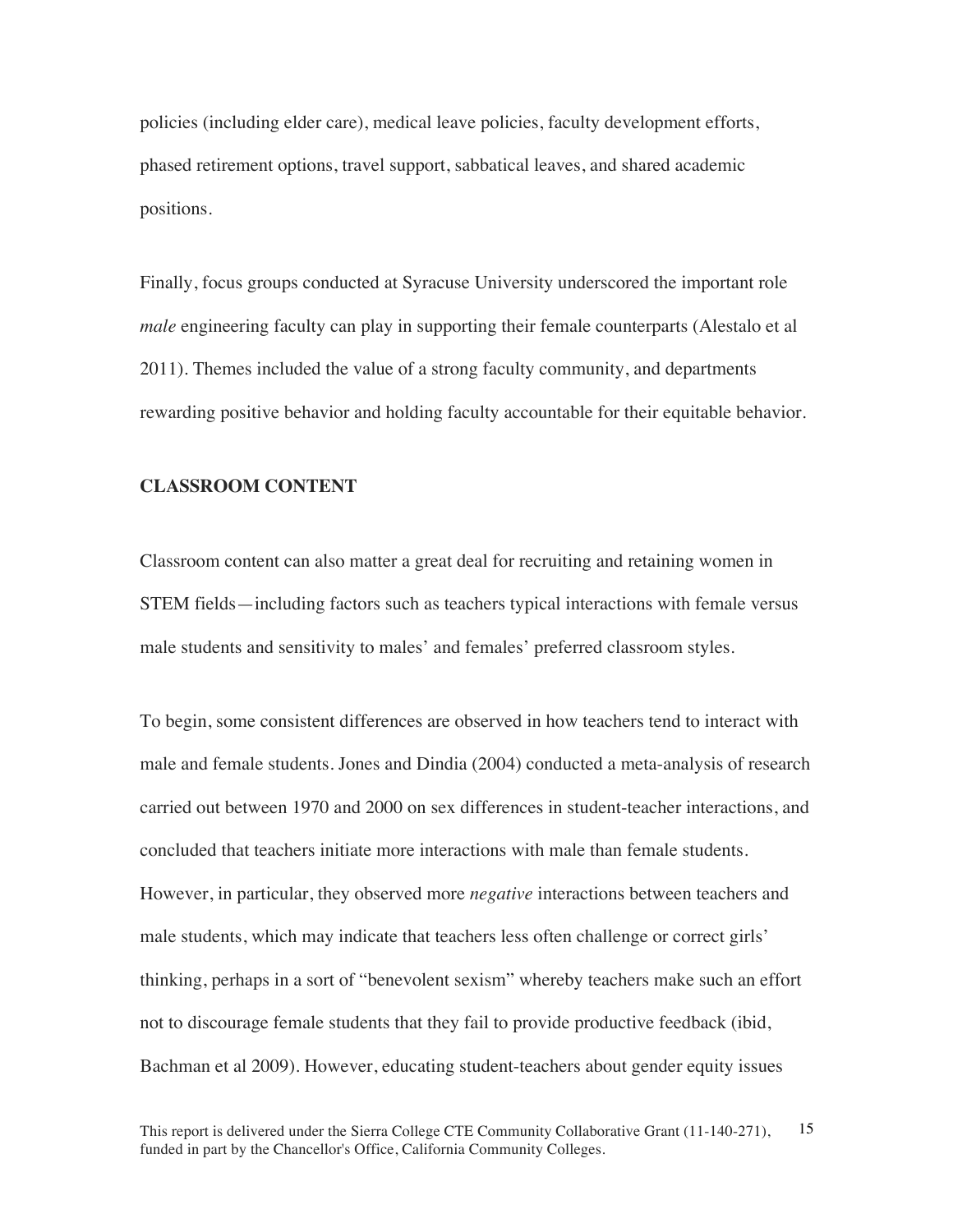and gender-sensitive education has been shown to promote more equitable classroom interactions between teachers and students of both genders (Bailey et al 1999).

Additionally, a large literature documents differences in preferred classroom styles for male and female students. In reviewing the literature, Bachman et al (2009) describe how from a young age boys tend to engage more in classrooms with an emphasis on goals and hierarchy, whereas girls tend to engage in more cooperative classrooms. STEM classrooms tend to be more goal-based, hierarchical, and independent than non-STEM classrooms, thereby appealing more to boys' preferences than girls' (ibid). Likewise, in their expansive literature review, Knight et al (2011) documented that small-group learning, hands-on activities early in STEM course sequences, and practical "real life" problem solving promote females' positive attitudes, sustained interest, persistence, and achievement in STEM fields.

This report is delivered under the Sierra College CTE Community Collaborative Grant (11-140-271), funded in part by the Chancellor's Office, California Community Colleges. 16 Brotman and Moore (2008) document how "girls are, on average, more relational and cooperative than boys and more strongly seek deep conceptual understandings and active learning experiences…Curriculum and pedagogy that is gender-inclusive therefore includes features such as active, collaborative learning, which highlights the social relevance of science and pays particular attention to incorporating the life experiences of girls" (p985). In an extensive literature review, they identified common themes in research on gender-inclusive curriculum and pedagogy: "a gender-inclusive science curriculum draws upon both girls' and boys' experiences, interests, and preconceptions; prioritizes active participation; incorporates long-term, self-directed projects; includes open-ended assessments that take on diverse forms; emphasizes collaboration and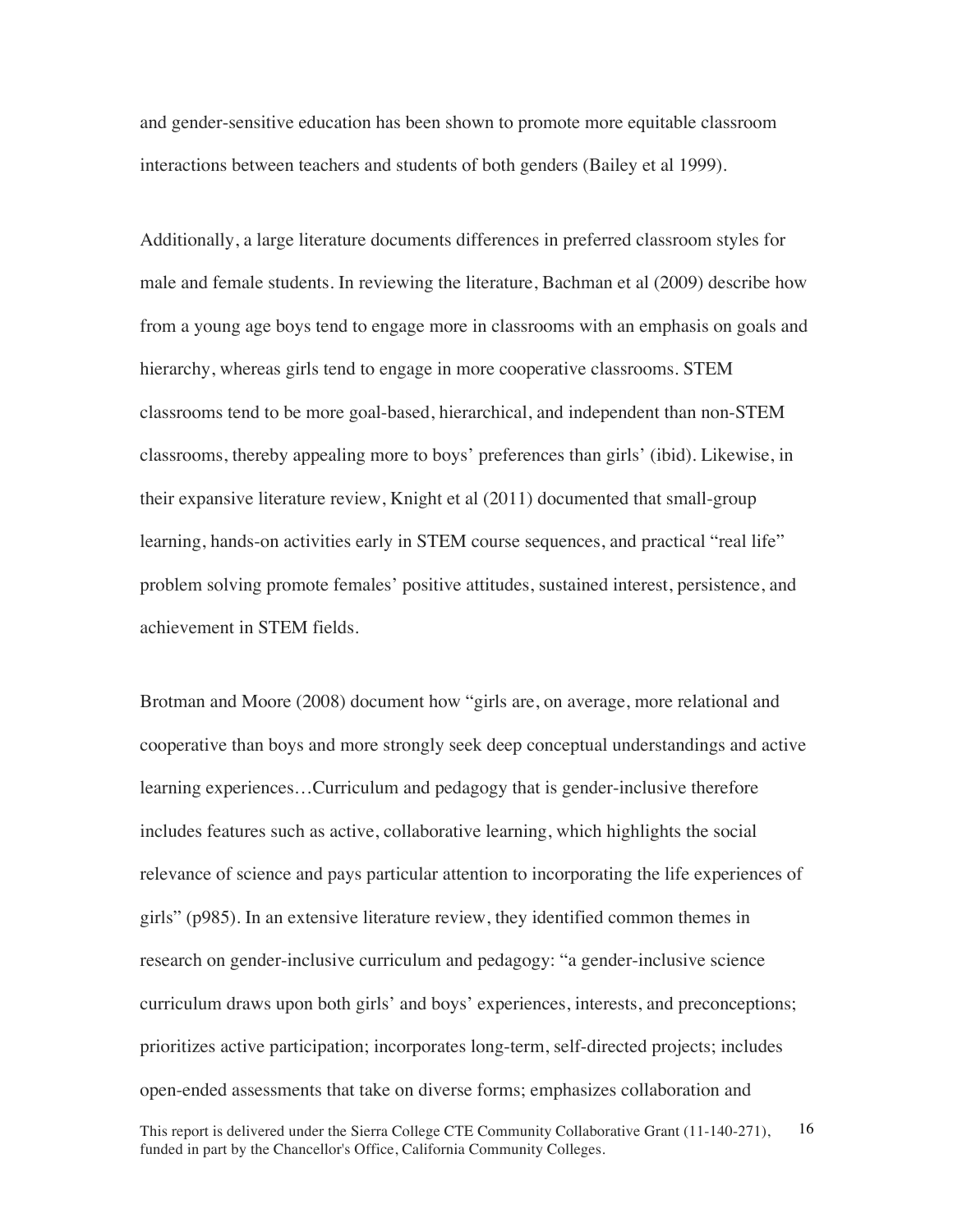communication; provides a supportive environment; uses real-life contexts; and addresses the social and societal relevance of science" (ibid:983). However, Brotman and Moore's (2008) literature review "did not provide any evidence that these strategies work specifically for girls, and they overlap with reform efforts to create equitable and highquality science education for all students" (p985).

Bortman and Moore (2008) further explained that "recent literature argues that, to engage girls and other marginalized groups in science, we must address issues of the nature and culture of science in the classroom and in society in general…Science is often portrayed to be especially difficult, to be something that men do, and to be completely objective and thus value-free, all of which deter girls and others from participation…This portrayal is inaccurate in that, in actuality, both scientific practice and knowledge are impacted by human beings that do and discover it, and thus by the societal and cultural values that influence human action and thought. Finally, these studies acknowledge the role of subjectivity, creativity, and personal expression in science, whose contributions to scientific thinking are not commonly recognized" (p988).

This report is delivered under the Sierra College CTE Community Collaborative Grant (11-140-271), funded in part by the Chancellor's Office, California Community Colleges. 17 In alignment, Saucerman and Vasquez (2012) describe how women's and men's career goals have been shown to vary in some consistent ways (though they also underscore how important is it not to overemphasize these differences, as there is also great overlap in men's and women's career goals). Typically, men more heavily emphasize "agentic goals" such as making money, while women emphasize "communal goals" like helping others (Saucerman and Vasquez 2012; see also Costa et al 2001 and Schwartz and Rubel 2005). Among both women and men, careers in STEM fields are believed particularly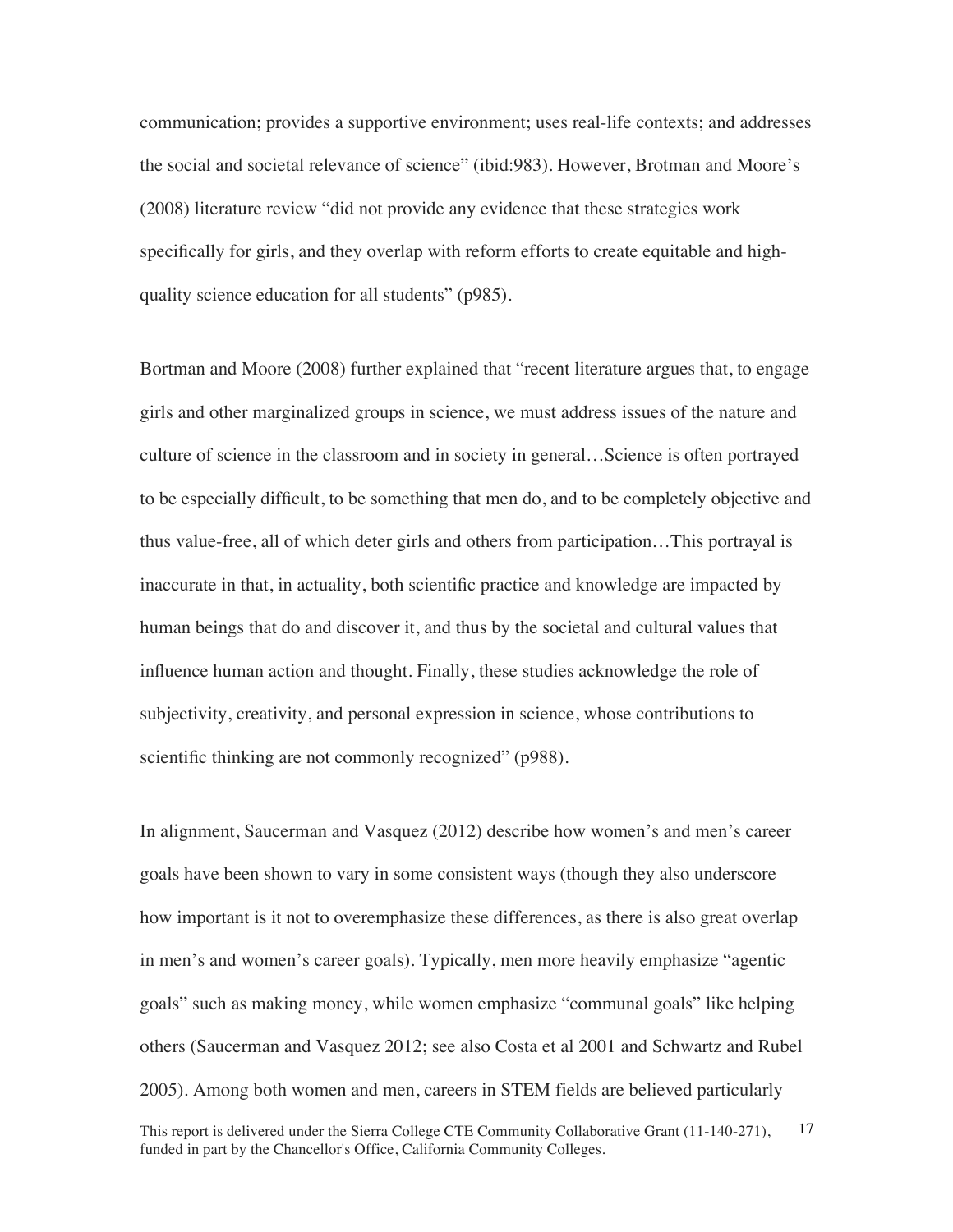poorly matched to communal goals (Diekman et al 2010). Furthermore, interventions aimed at recruiting women into STEM fields often emphasize agentic goals like the increased earning potential afforded by STEM careers (Saucerman and Vasquez 2012; see also Diekman et al 2011). While this can be valuable—indeed, educating students about projected earning in STEM fields has been shown to shape choice of major (Olitsky 2012, Arcidiacono 2010)—women's frequent valuation of more communal goals should also be considered in recruiting women into STEM. Even subtle cues can do this. For example, women's belief that careers in science can fulfill communal goals, as well as their attitudes towards science careers, both improved when women were given descriptions of a scientist's day that included collaborative work (Diekman et al 2011).

In a related vein, Weber (2012) described the multiple ways in which students can engage with a field—including cognitive engagement, wherein students develop a deep interest in mastering concepts; emotional engagement, wherein students find the content of the field inherently satisfying; and social engagement, wherein students' social worth improves through pursuit of a field. Each of these types of engagement can feed interest and confidence in a field, such that it is valuable to foster cognitive, emotional, and social engagement in considering how to best draw and retain women in STEM.

Considering specific pedagogical practices supportive of women's (and minorities') success in STEM classes (Ilumoka 2012), surveys of over 100 women revealed the value of:

• *Application-Oriented Teaching* – "classrooms in which the teacher made a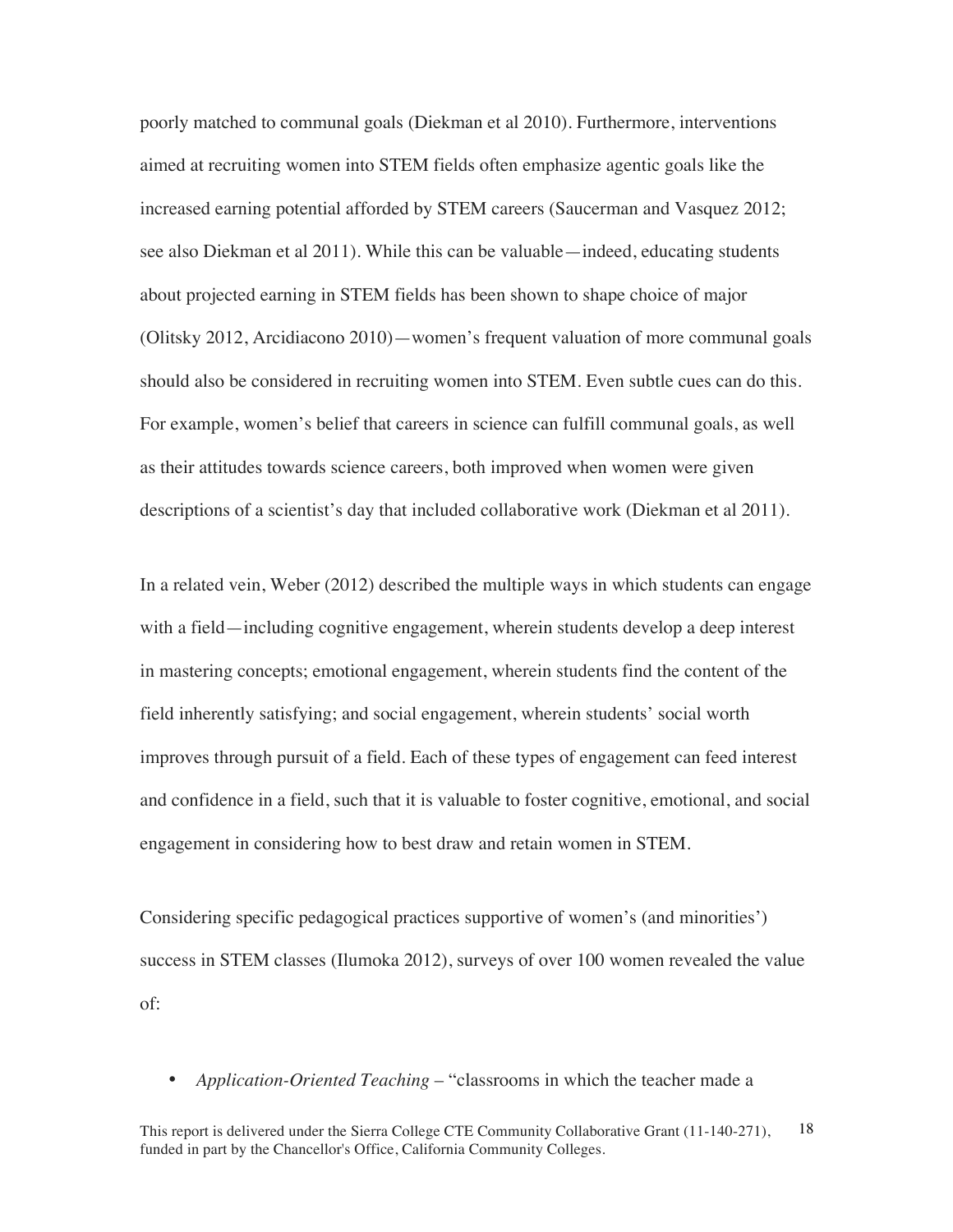concerted effort to forge clear and consistent linkages between STEM and everyday issues presented fewer barriers to girls and minorities"

- *Inclusive and Reassuring Illustrations* "explicit verbal, written or graphical reference to 'normal looking' successful individuals in STEM, particularly those who looked like the students [as well as] speakers…who were clearly enjoying their professional careers, helped to reassure the students that STEM careers were desirable"
- *Peer Instruction* "the presence of enthusiastic female and/or minority college level STEM majors in the STEM classroom working side by side with the teacher as teaching assistants…bridged the 'academic and social' gap between the students and the teacher...Students very quickly bonded with the TAs and were comfortable admitting ignorance or asking 'stupid questions'" (p6-7).

Likewise, Heaverlo (2011) identified math teacher influence to significantly predict sixth to twelfth grade girls' interest and confidence in math. In particular, she observed a significant role for the following variables: "My teacher creates a classroom environment that allows me to learn; My teacher encourages my responsibility and effort; The assignments given help me learn the subject being taught; My teacher encourages us to ask questions; My teacher asks questions that challenge me to think; My teacher communicates high expectations; I get help from my teacher; I am comfortable asking questions in class; I enjoy learning the material in the class" (ibid:93-4).

This report is delivered under the Sierra College CTE Community Collaborative Grant (11-140-271), funded in part by the Chancellor's Office, California Community Colleges. 19 Having a diverse, energetic, and enthusiastic staff, and a curriculum centered on hands-on and project-based learning, real-life issues, and exposing students to the nature of STEM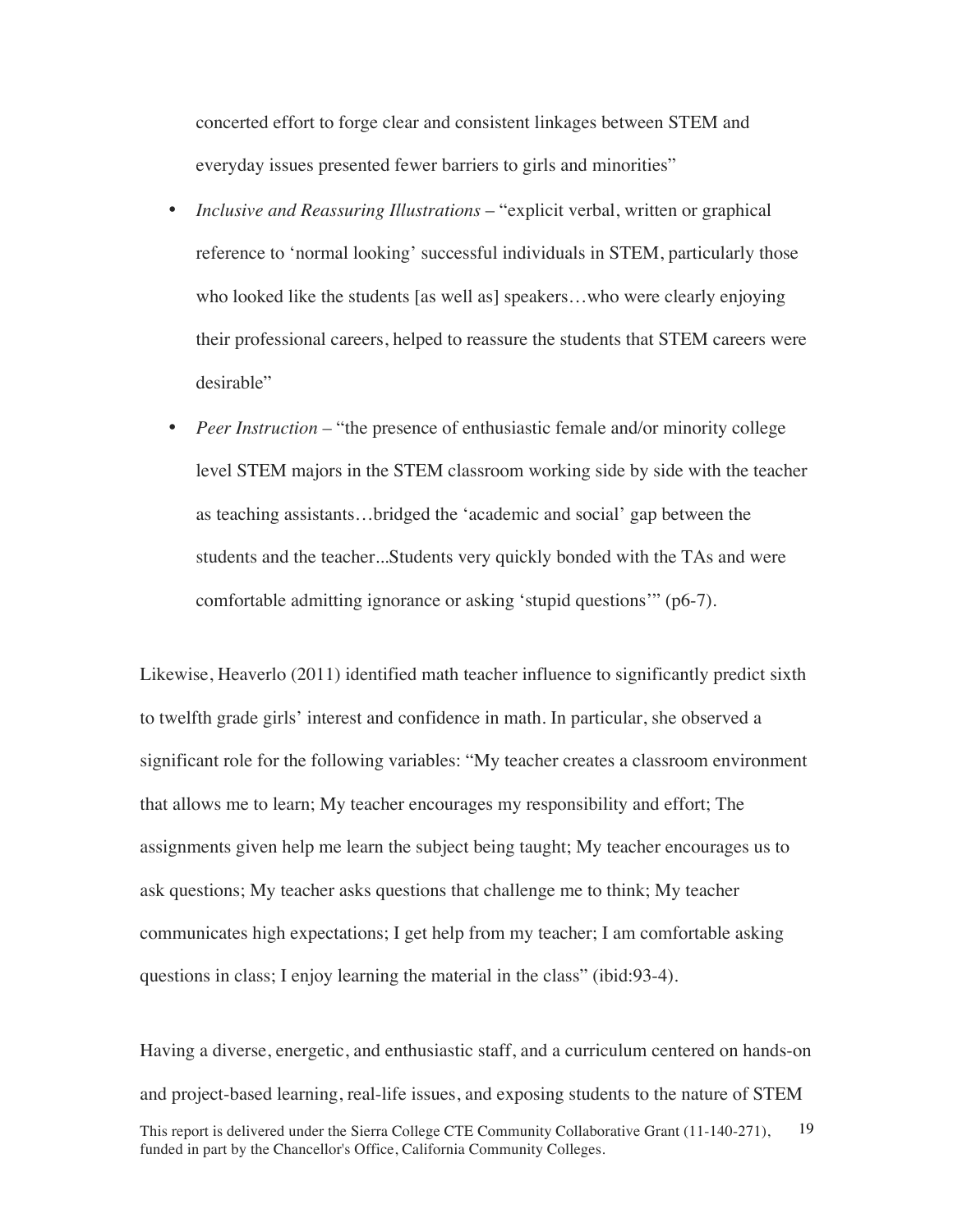occupations was found effective for drawing girls into STEM fields in a recent report surveying 123 programs in 36 states, including a diversity of urban and suburban schools serving students primarily between sixth and tenth grades (Liston et al 2008). Likewise, Milgram (2011) documents the success of a project underway among California two-year colleges (the IWITTS' CalWomenTech Project), which has seen dramatic increases in women's participation in STEM programs. The project incorporates biographies of female role models in their outreach materials that "emphasize not only the path these women took to arrive at their chosen careers, but also the joy they found in their work, as well as their personal interests and family stories" (e.g., see www.iwitts.org; ibid). Counselor outreach is another key component of the program, including providing councilors with information and materials to distribute to potential students (ibid).

Finally, it is worthwhile to keep in mind that even when treated identically, males and females can *experience* an environment differently. Indeed, Wao et al (2010) found that while "women and underrepresented minorities were not treated differently, nonetheless they experienced department climate differently from their majority peers." In order to support learning and engagement, females and males may sometimes have distinct needs.

### **GROWTH MINDSET**

In addition to the strategies outlined above, another important concept for teachers to explore with females considering STEM fields is a "growth mindset" (i.e., an understanding that academic performance can be developed over time with practice). In other words, it is vital that students understand that ability is flexible and can be learned.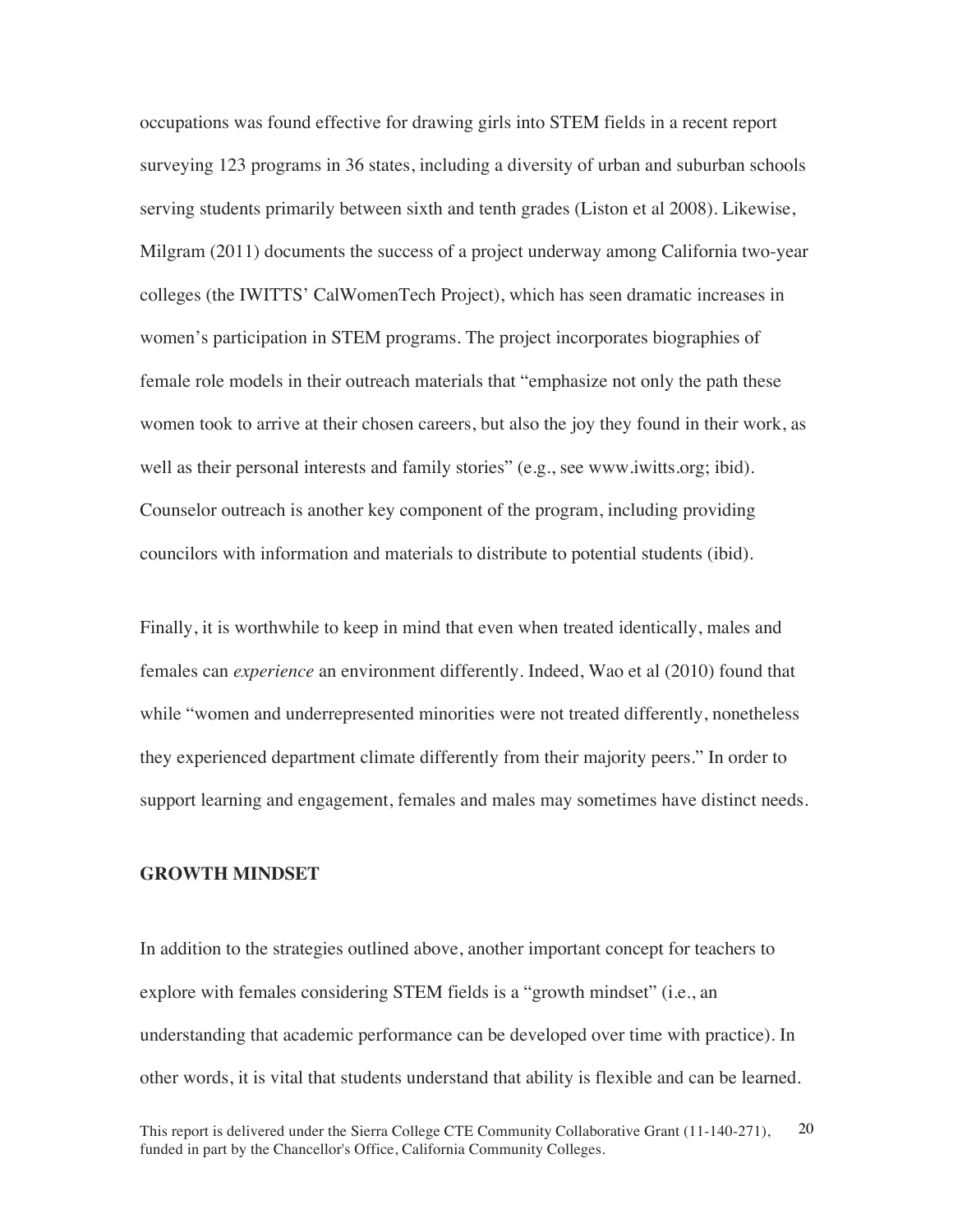In contrast, a "fixed mindset" describes the misconception that people either possess or lack ability and it cannot be cultivated with effort. As Saucerman and Vasquez (2012) describe, "when students hold a fixed mindset about their abilities, they experience decreased confidence and effectiveness when faced with an academic challenge; this pattern appears to be especially true of high academic performers. People who hold the fixed mindset call their abilities into question because they believe confusion in a subject indicates a lack of 'natural' ability."

However, research has illustrated how a growth mindset can be taught with long-term benefits for students (Blackwell et al 2007). Blackwell et al (2007) randomly assigned middle-school students to participate in eight short workshops teaching strong study skills, ways to avoid stereotypical thinking, and how the brain can develop with practice. Students randomly assigned to participate in the intervention performed significantly better than those who were not, evidence that a growth mindset truly can be taught, with real benefits to student performance (ibid).

#### **COMMUNITY**

Another factor that may help to overcome barriers to females' success in STEM fields is sharing a strong STEM community. Indeed, experiencing a sense of community appears to be a central support for many female students. Legewie and DiPrete (2011) demonstrate that high school experiences, including support for STEM interests from peers, teachers, and parents, as well as a high level of exposure to STEM courses and information about STEM career trajectories, strongly influence females' attitudes towards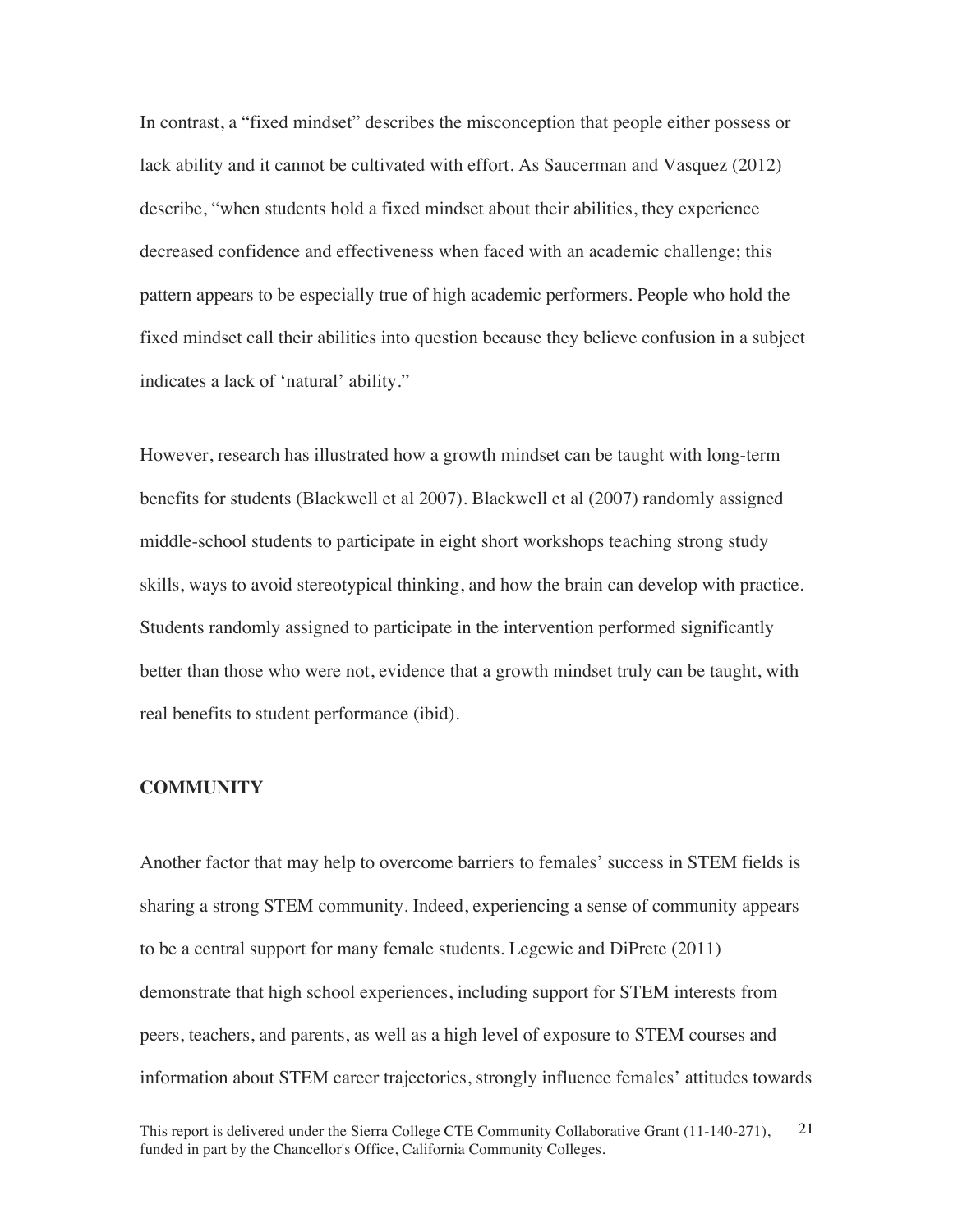STEM fields. Likewise, Hausmann et al (2007) examined students' sense of belonging and their retention in STEM fields at a four-year college, and found that a feeling of belonging predicted students' intentions to persist.

Considering the role of peers, in particular, research has found peer influences to play a substantial role in shaping students' academic attitudes and college plans (Buchmann and Dalton 2002, Bachman et al 2009, Stake and Nickens 2005). For example, in a large study of female and male STEM majors, Shapiro (2011) found that having same-major friends can support STEM students' outcomes. Having more same-major friends increased women's orientation towards science in particular (ibid). Likewise, Robnett and Leaper (2012) demonstrated that friends' support of STEM interests and motivation in STEM fields predicted students' interest in STEM careers. The influence of friends' interests and motivation were particularly pronounced when friends were females who did not support STEM interests—girls with these kinds of friendship groups had particularly low interest in STEM careers (ibid). Interestingly, friends' support of English interests and motivation did not shape career interests (ibid).

This report is delivered under the Sierra College CTE Community Collaborative Grant (11-140-271), funded in part by the Chancellor's Office, California Community Colleges. 22 Other work has found STEM communities especially valuable for women of color. Espinosa (2008) reports that "women of color who persisted in STEM frequently engaged with peers to discuss course content, joined STEM-related student organizations, participated in undergraduate research programs, had altruistic ambitions, attended private colleges, and attended institutions with a robust community of STEM students. Negative predictors of persistence include attending a highly selective institution" (p209). Likewise, in a small study of racial/ethnic minority STEM majors, Cole and Espinoza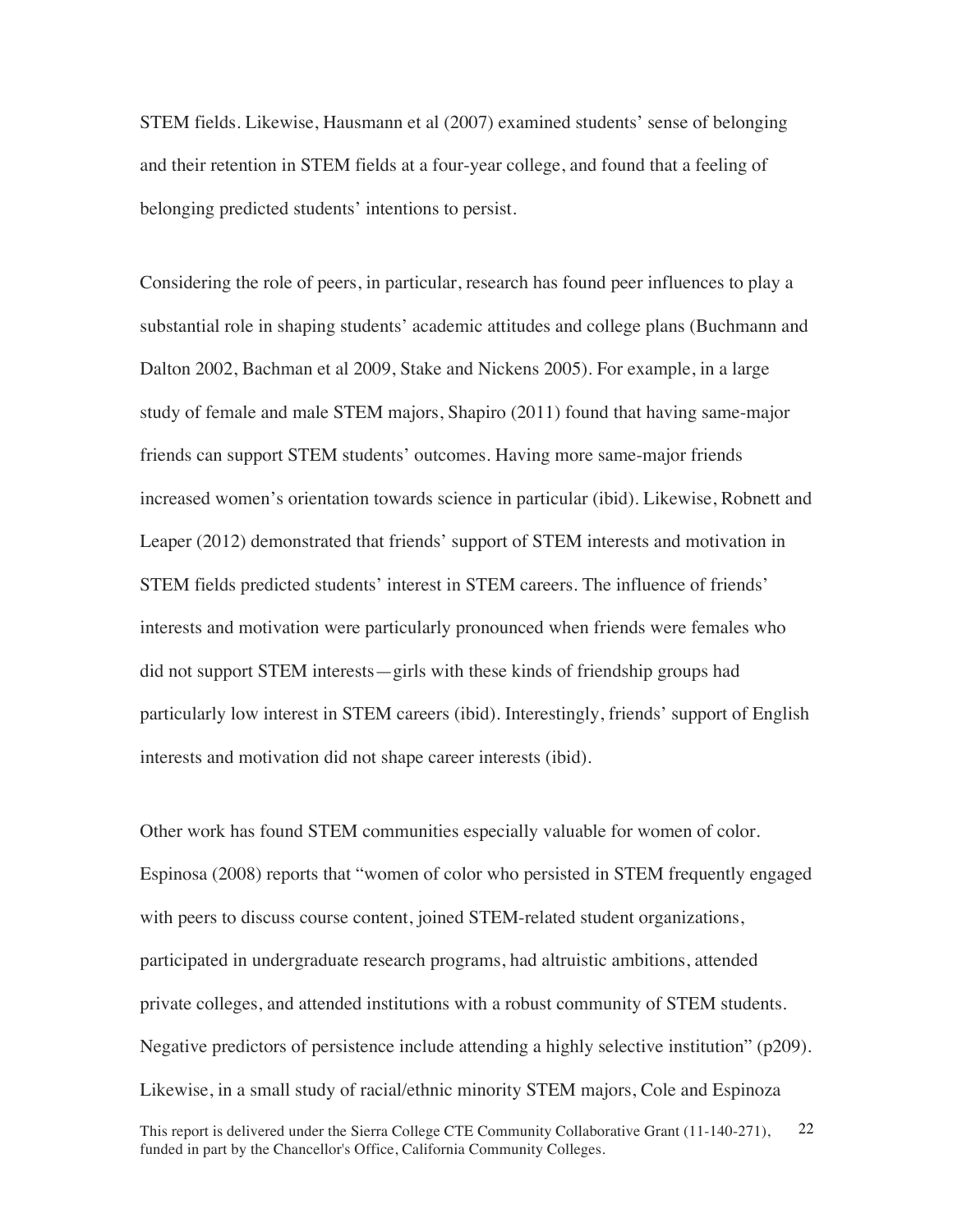(2009) found that "tutoring another college student enhanced the academic performance of women but had no affect for men," so may be a particularly valuable strategy for engaging women in STEM majors.

Conversely, women who experience highly competitive or isolating STEM environments may be especially likely to leave STEM fields. Shapiro and Sax (2011) argue that the large lecture classes often graded on a curve and commonly designed to "weed students out" all contribute to a competitive culture in undergraduate STEM tracks that discourages collaborative work and may turn many women away from STEM pursuits. In parallel, isolation has been discussed as detrimental to women's pursuit of STEM fields. Fabert et al (2011) argue that female doctoral students in STEM fields may utilize remote communication (e.g., email and Skype) and student self-isolation as a means to appear competent (i.e., "I don't need help; I'm doing great"), but that this can prevent students from comparing their experiences against others' and developing competencies through interaction.

This report is delivered under the Sierra College CTE Community Collaborative Grant (11-140-271), funded in part by the Chancellor's Office, California Community Colleges. 23 Multiple interventions have aimed to provide a greater sense of community and reduce experiences of isolation for women pursuing STEM fields, and some of these interventions have had quite promising outcomes. Kahveci et al (2006) evaluated the effectiveness of a program designed to support undergraduate women pursuing STEM fields. The program initiates in students' first year of college, and includes living together on campus during the first year and many activities aimed at encouraging community among students and between students and female STEM faculty, such as: a one-credit course wherein female scientists from the university share their research with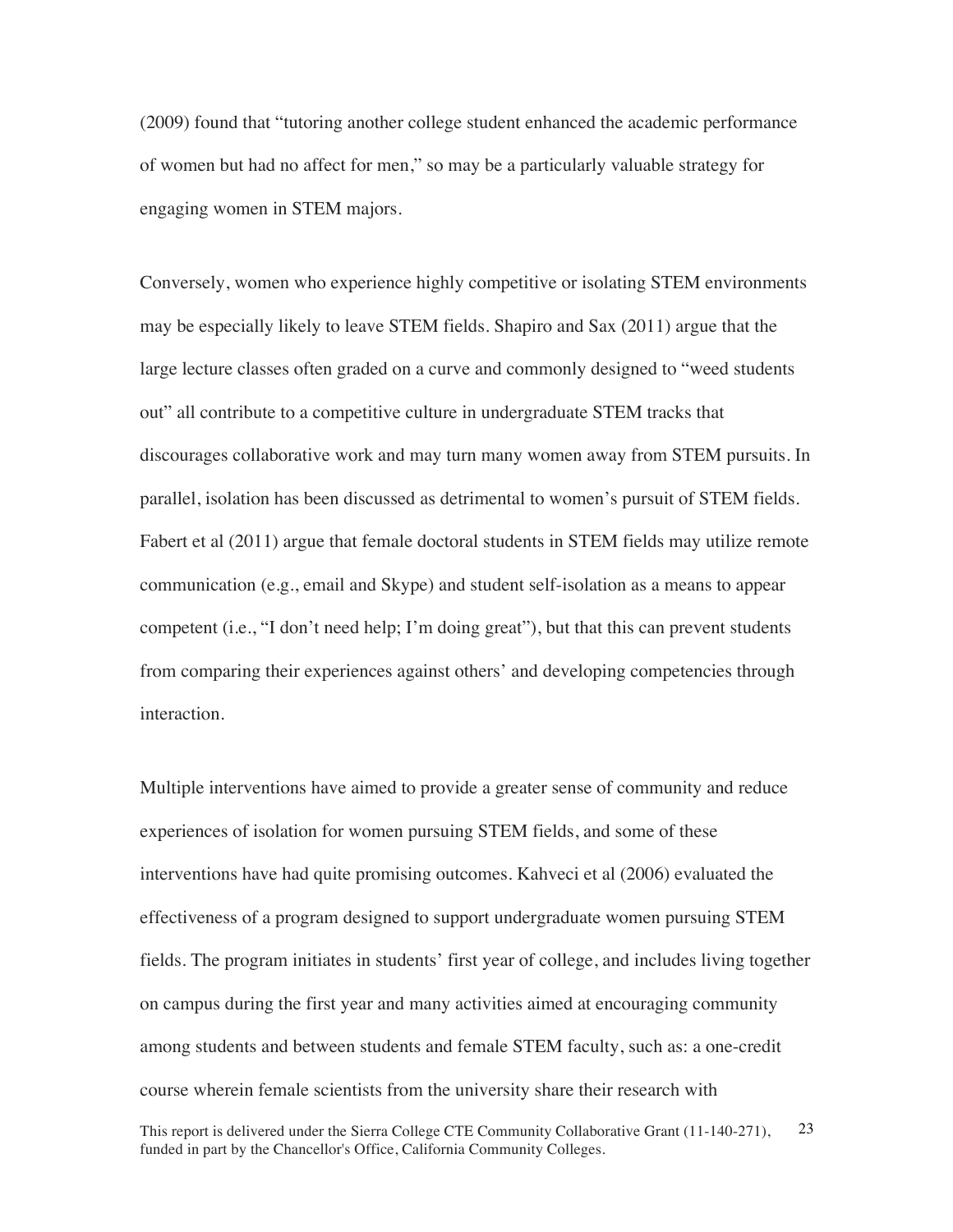participants, and opportunities to participate in lectures, panel discussions, mentoring, advising assistance, research internships, tutoring, and field trips (ibid). Kahveci et al (2006) found the program was associated with significant improvements in female students' retention in STEM majors.

Likewise, Stake and Nickens (2005) studied the effects of a college summer science enrichment program on supportive STEM peer networks. The program included fulltime activities designed to foster cooperative relationships and a sense of community—it provided students with a forum to build friendships among similarly STEM-interested peers. They found that for both male and female participants, both previous peer relationships and new relationships with program participants were associated with the development of more positive expectations for becoming a scientist (ibid).

This report is delivered under the Sierra College CTE Community Collaborative Grant (11-140-271), funded in part by the Chancellor's Office, California Community Colleges. 24 Finally, Iowa State University instituted a program for women transferring from community college into STEM majors (Crystal 2011). Based on research showing that "the retention of women is affected by strong connection to a community [such that] increasing the awareness of programs and resources; connections to study groups and peer mentoring; and an engaging curriculum are all effective practices for the retention of women in STEM," the program offered a residential option, study sessions, faculty dinners, field trips, tours, academic support, and weekly evening meetings led by wellqualified peer mentors, all with positive response. Similarly, Hausmann et al (2007) randomly assigned students to an intervention designed to enhance their sense of belonging in STEM majors—"through written communications from university administrators emphasizing that they were valued members of the university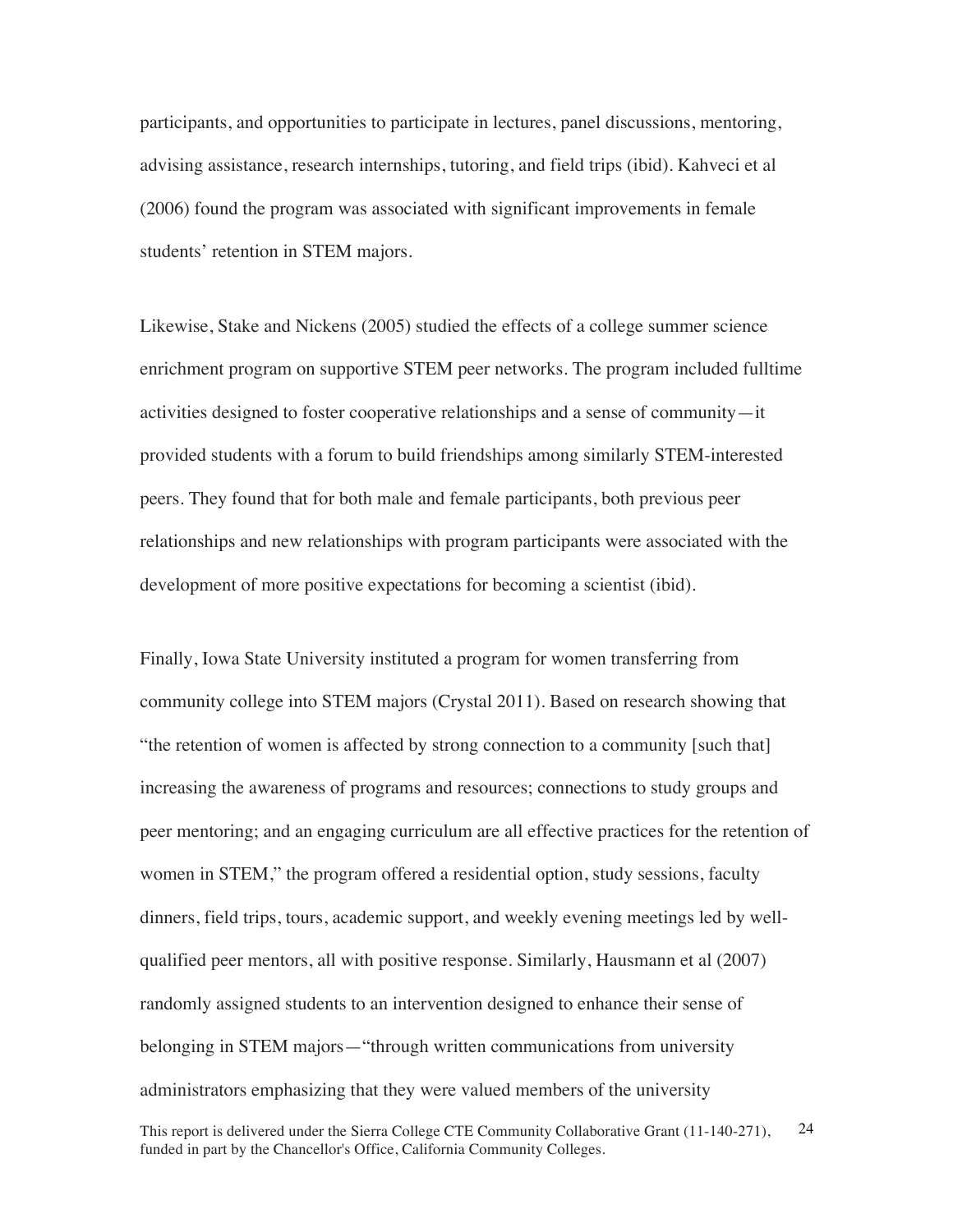community…[and with] small gifts for daily use (e.g., ID holders, magnets, decals, etc.) that displayed the university's name, logo, and colors" (ibid:808). While sense of belonging declined for all students, the decline was smaller for students who received these belonging-promoting interventions.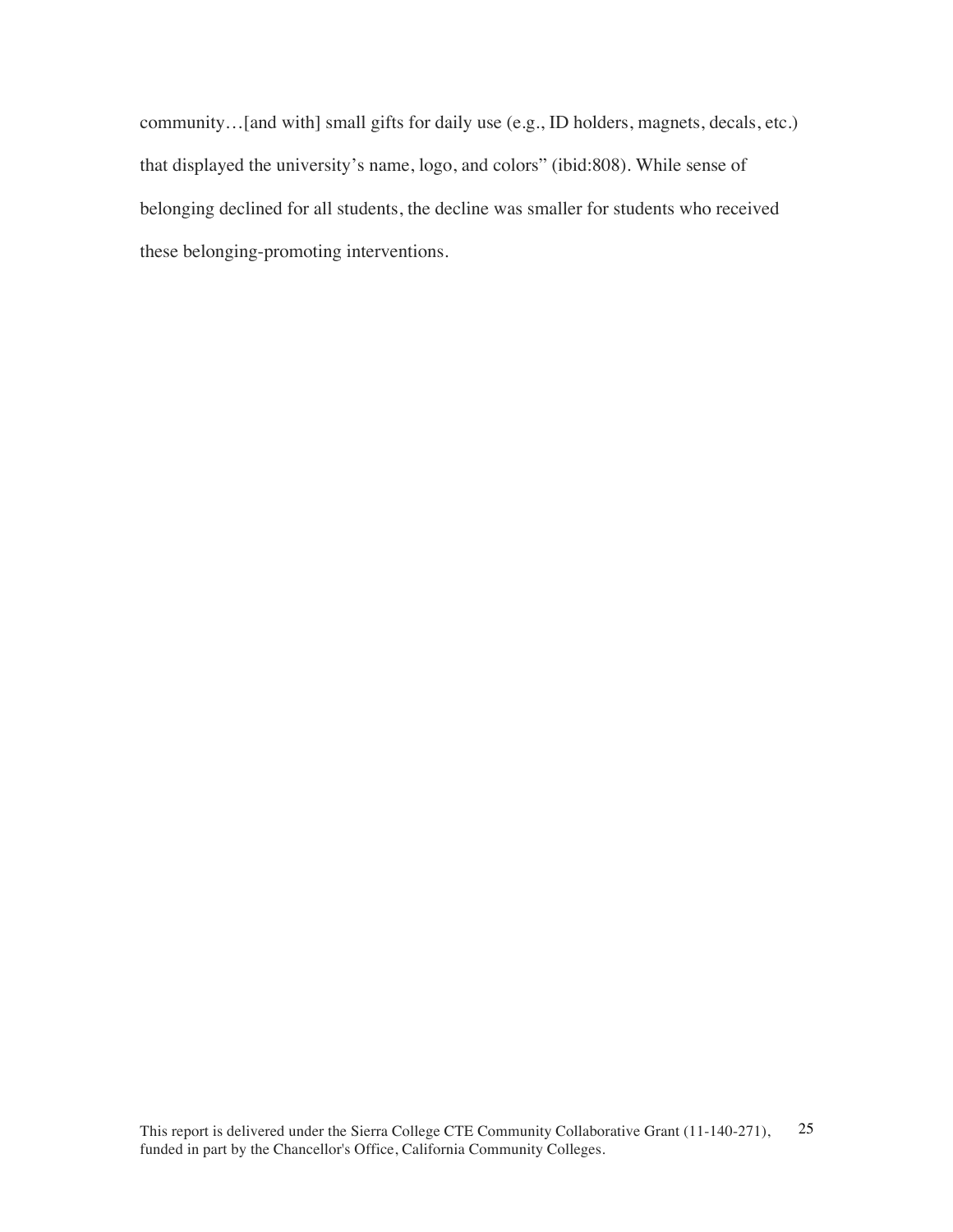# **WORKS REFERENCED**

- Alestalo SW, Alford K, Cutler D, Bhatia S. 2011. Engaging men faculty in creating equity for women STEM faculty in academia. Presented at the WEPAN National Conference.
- American Association of University Women (AAUW) Educational Foundation. (2007). Behind the pay gap, by J. G. Dey & C. Hill. Washington, DC.
- Arcidiacono PV, Hotz J, Kang S. 2010. Modeling college major choices using elicited measures of expectations and counterfactuals. No. w15729. National Bureau of Economic Research.
- Austin AE, Laursen S, Hunter A-B, Soto M, Martinez D. 2011. Organizational change strategies to support the success of women scholars in STEM fields: Categories, variations, and issues. Presented at the Annual Conference of the American Educational Research Association.
- Bachman KRO, Hebl MR, Martinez LR, Rittmayer AD. 2009. Literature overview: Girls' experiences in the classroom. SWE-AWE-CASEE ARP Resources.
- Bailey BL, Scantlebury KC, Johnson EM. 1999. Encouraging the beginning of equitable science teaching practice: Collaboration is the key. Journal of Science Teacher Education. 10(3):159-173
- Beede D, Julian T, Langdon D, McKittrick G, Khan B, Doms M. 2011. Women in STEM: A gender gap to innovation. U.S. Department of Commence, Economics and Statistics Administration Issue Brief #04-11
- Beeston R, Granger J, Loprete D, Lyons L, Miderski CA. 2010. Support from academe: Identifying departmental and institutional resources, policies, and infrastructure to support senior women STEM faculty. 1057:95-105
- Blackwell LS, Trzesniewski KH, Dweck CS. 2007. Implicit theories of intelligence predict achievement across an adolescent transition: A longitudinal study and an intervention. Child Development. 78(1):246-263
- Blakewood AM. 2011. Testing the fit of a model of faculty departure intentions for women faculty in STEM and non-STEM disciplines. Doctoral dissertation from the University of Tennessee at Knoxville.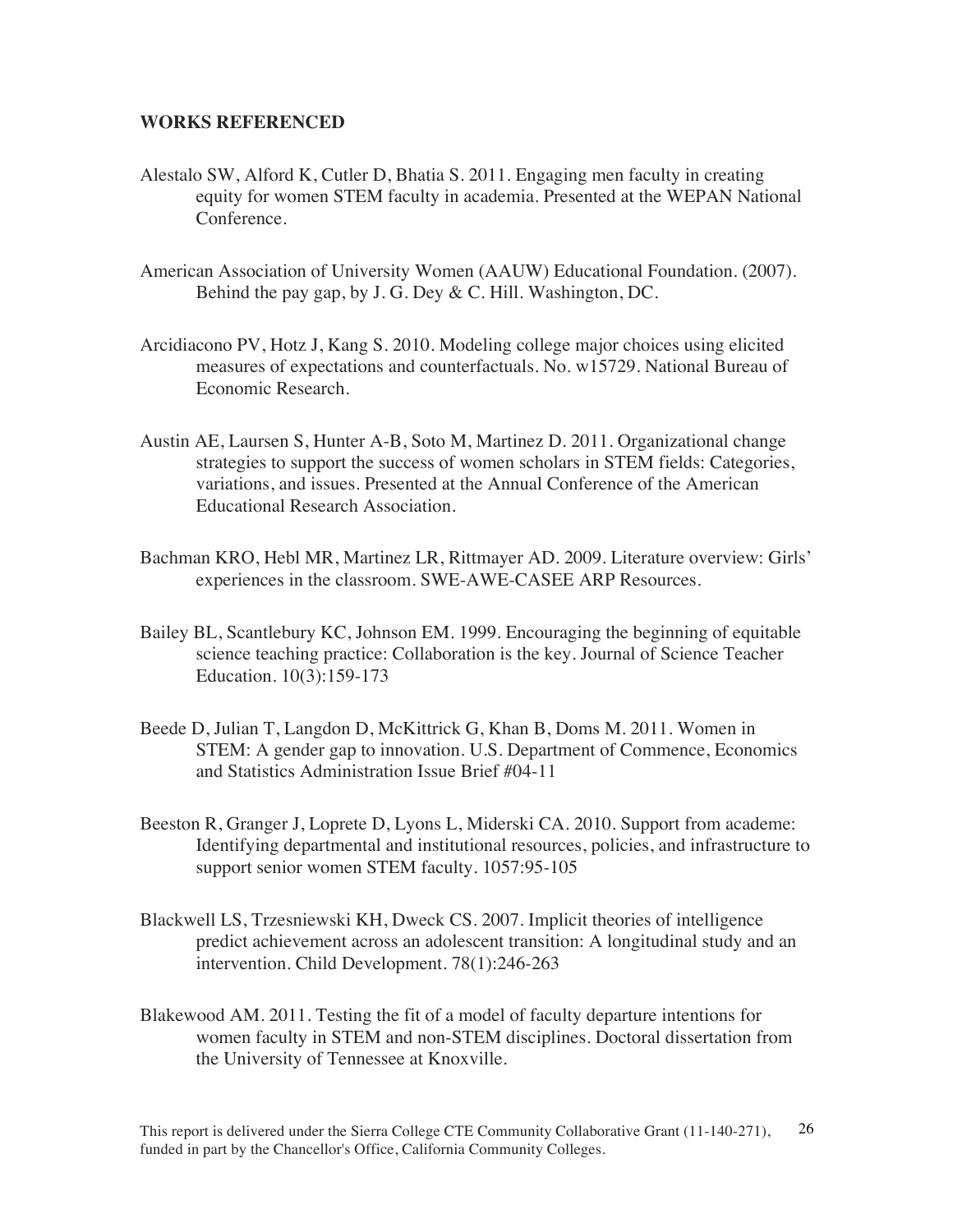- Brainard SG, Carlin L. 1997. A longitudinal study of undergraduate women in engineering and science. Frontiers in Education Conference on Teaching and Learning in an Era of Change. Proceedings vol. 1
- Brotman JS, Moore FM. 2008. Girls and science: A review of four themes in the science education literature. Journal of Research in Science Teaching. 45(9):971-1002
- Buchmann C, Dalton B. 2002. Interpersonal influences and educational aspirations in 12 countries: the importance of institutional context. Sociology of Education. 75(2):99-122
- Callister RR. 2006. The impact of gender and department climate on job satisfaction and intentions to quit for faculty in science and engineering fields. The Journal of Technology Transfer. 31(3):367-375
- Canes BJ, Rosen HS. 1995. Following in her footsteps? Faculty gender composition and women's choices of college majors. Industrial and labor relations review. 486-504
- Carpenter JP, O'Neal DP, Bakken LL. 2011. Creating a culture of success for women in STEM – the ADVANCEing faculty program at Louisiana Tech University. The American Society for Engineering Education.
- Catsambis S. 1994. The path to math: Gender and racial-ethnic differences in mathematics participation from middle school to high school. Sociology of Education. 67(3)
- Cheryan S, Meltzoff AN, Kim S. 2011. Classrooms matter: The design of virtual classrooms influences gender disparities in computer science classes. Computers & Education. 57(2):1825-1835
- Cheryan S, Plaut VC, Davies PG, Steele CM. 2009. Ambient belonging: how stereotypical cues impact gender participation in computer science. Journal of Personality and Social Psychology. 97(6):1045
- Cheryan S, Plaut VC. 2010. Explaining underrepresentation: A theory of precluded interest. Sex roles. 63(7):475-488
- Cheryan S, Siy JO, Vichayapai M, Drury BJ, Kim S. 2011. Do female and male role models who embody STEM stereotypes hinder women's anticipated success in STEM? Social Psychological and Personality Science. 2(6):656-664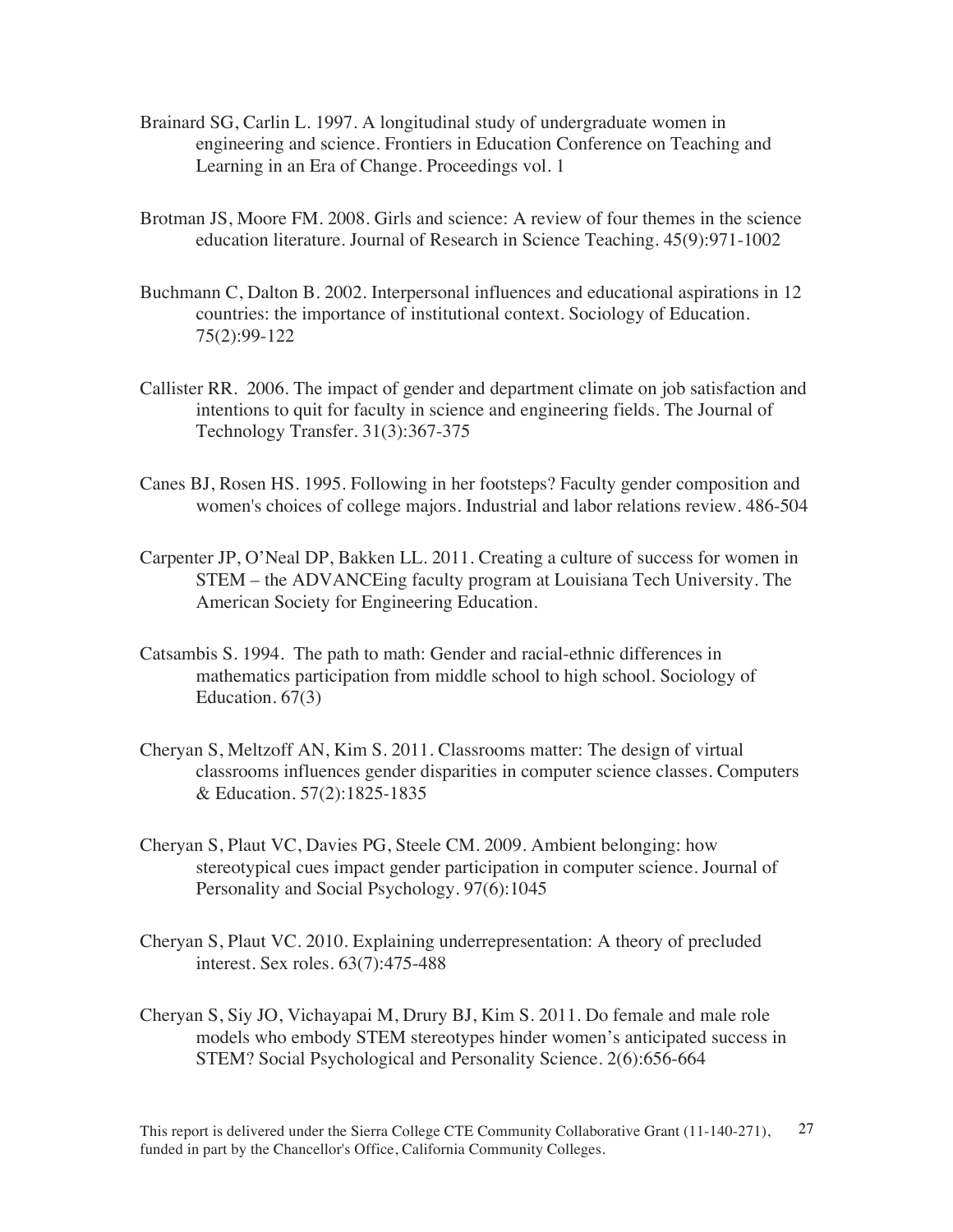- Cho S, Goodman M, Oppenheimer B, Codling J, Robinson T. 2009. Images of women in STEM fields. Journal of Science Communication 8(3):1-5.
- Chun K, Harris E. 2011. STEM Out-of-school time programs for girls: Highlights from the out-of-school time database. Harvard Family Research Project research update no. 5
- Clewell BC and Campbell PB. 2002. Taking stock: Where we've been, where we are, where we're going. Journal of Women and Minorities in Science and Engineering, 8:255-284
- Cole DG, Espinoza A. 2009. When gender is considered: Racial ethnic minority students in STEM majors. Journal of Women and Minorities in Science and Engineering. 15:263-277
- Costa Jr P, Terracciano A, McCrae RR. 2001. Gender differences in personality traits across cultures: Robust and surprising findings. Journal of personality and social psychology. 81(2):322
- Crystal LL. 2011. Lost in translation: Transfer women in STEM. Presented at the WEPAN National Conference.
- Cutler D. 2012. Why STEM fields still don't draw more women. The Chronicle of Higher Education.
- Denissen JJA, Zarrett NR, Eccles JS. 2007. I Like to Do It, I'm Able, and I Know I Am: Longitudinal Couplings Between Domain-Specific Achievement, Self-Concept, and Interest. Child Development. 78(2):430-447
- Diekman AB, Brown ER, Johnston AM, Clark EK. 2010. Seeking congruity between goals and roles a new look at why women opt out of science, technology, engineering, and mathematics careers. Psychological Science. 21(8):1051-1057
- Diekman, A. B., Clark, E. K., Johnston, A. M., Brown, E. R., & Steinberg, M. (2011). Malleability in communal goals and beliefs influences attraction to stem careers: Evidence for a goal congruity perspective. Journal of personality and social psychology, 101(5), 902.
- Downing RA, Crosby RJ, Blake-Beard S. 2005. The perceived importance of developmental relationships on women undergraduates' pursuit of science. Psychology of Women Quarterly. 29(4):419-426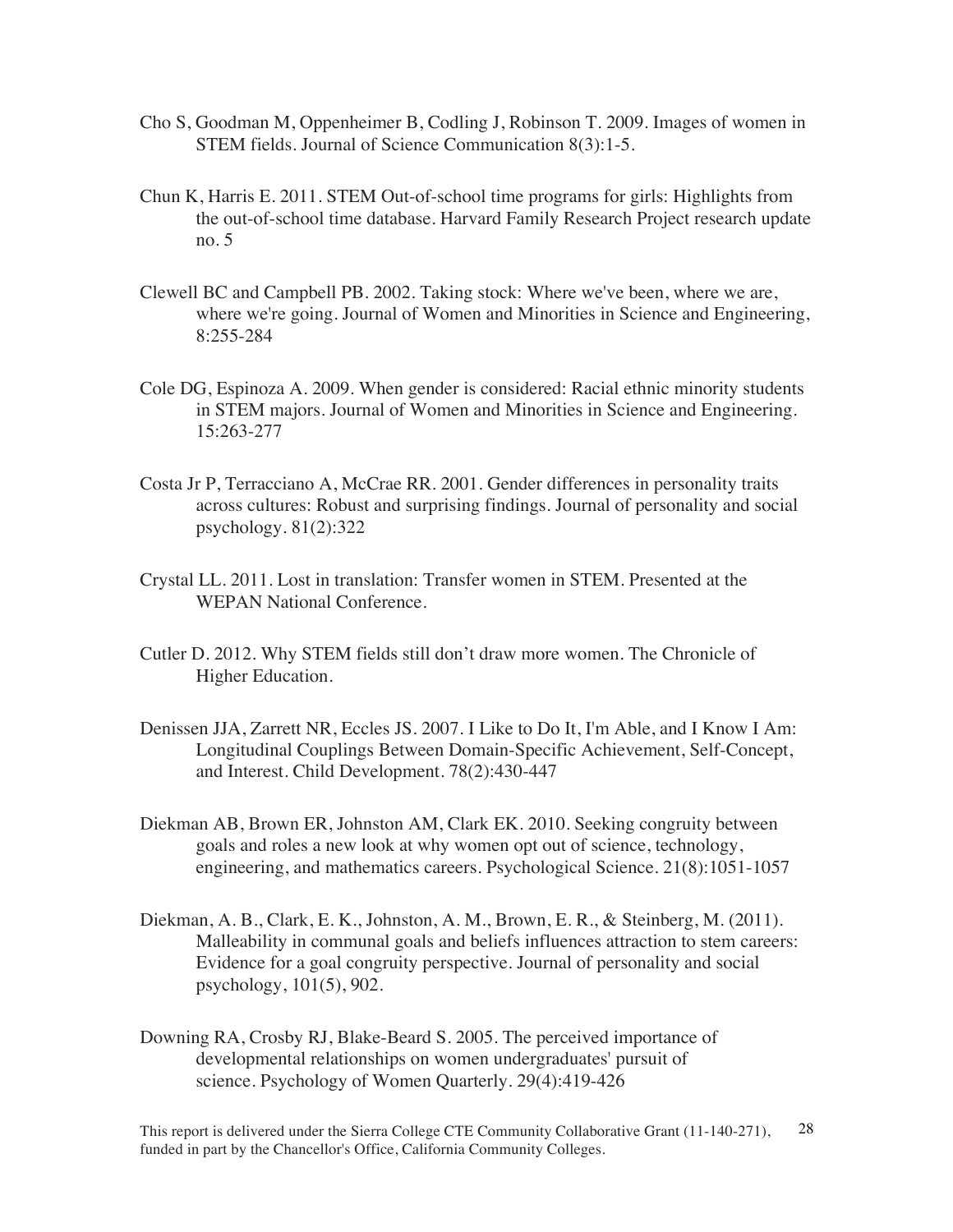Drury BJ, Siy JO, Cheryan S. 2011. When do female role models benefit women? The importance of differentiating recruitment from retention in STEM. Psychological Inquiry. 22:265-269

Educate to Innovate, see http://www.whitehouse.gov/issues/education/educate-innovate

- Espinosa LL. 2008. The academic self-concept of African American and Latina(o) men and women in STEM majors. Journal of Women and Minorities in Science and Engineering. 14:177-203
- Espinosa LL. 2011. Pipelines and pathways: Women of color in undergraduate STEM majors and the college experiences that contribute to persistence. Harvard Educational Review. 81(2):209-241
- Fabert N, Cabay M, Rivers MB, Smith ML, Bernstein BL. 2011. Exaggerating the typical and stereotyping the differences: Isolation experienced by women in STEM doctoral programs. American Society for Engineering Education.
- Fantz TD, Siller TJ, DeMiranda MA. 2011. Pre-collegiate factors influencing the selfefficacy of engineering students. Journal of Engineering Education. 100(3):604- 623
- Farland-Smith D. 2009. Exploring middle school girls' science identities: Examining attitudes and perceptions of scientists when working 'side-by-side' with scientists. School Science and Mathematics. 109(7):415-427
- Feeney MK, Bernal M. 2010. Women in STEM networks: Who seeks advice and support from women scientists? Scientometrics. 85(3):767-790
- Gayles JG, Ampaw FD. 2011. Gender matters: An examination of differential effects of the college experience on degree attainment in STEM. Chapter in: New directions for institutional research, no. 152. Wiley Periodicals, Inc.
- George-Jackson CE. 2011. STEM Switching: Examining departures of undergraduate women in STEM fields. Journal of Women and Minorities in Science and Engineering. 17(2):149-171
- Glass C, Minnotte KL. 2010. Recruiting and hiring women in STEM fields. Journal of Diversity in Higher Education. 3(4):218-229

Goldman EG. 2010. Lipstick and labcoats: Undergraduate women's gender negotiation in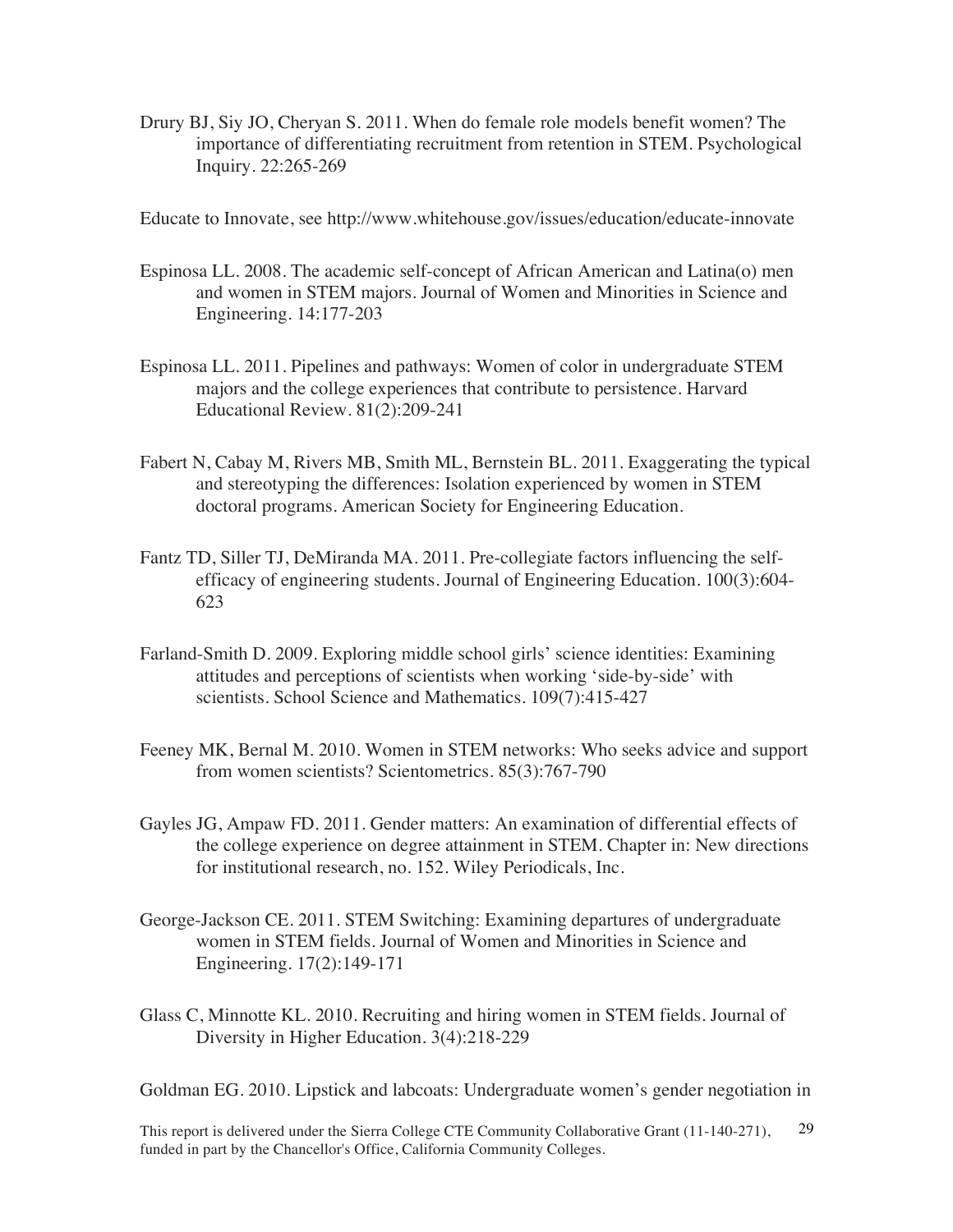STEM fields. Journal About Women in Higher Education. 5(2):115-140

- Gorman ST, Durmowicz MC, Roskes EM, Slattery SP. 2010. Women in the academy: Female leadership in STEM education and the evolution of a mentoring web. Forum on Public Policy.
- Griffith AL. 2010. Persistence of women and minorities in STEM field majors: Is it school that matters? Working Papers, Cornell University School of Industrial and Labor Relations Digital Commons.
- Hackett G, Betz NE, Casas JM, Rocha-Singh IA. 1992. Gender, ethnicity, and social cognitive factors predicting the academic achievement of students in engineering. Journal of Counseling Psychology*.* 39(4):527
- Halpern, D. F., Aronson, J., Reimer, N., Simpkins, S., Star, J. R., & Wentzel, K. 2007. Encouraging girls in math and science (NCER 2007-2003). Washington, DC: U.S. Department of Education, National Center for Education Research.
- Hardy DE, Katsinas SG. 2010. Changing STEM Associate's Degree production in public Associate's colleges from 1985 to 2005: Exploring institutional type, gender, and field of study. Journal of Women and Minorities in Science and Engineering. 16(1):7-30
- Hausmann LRM, Schofield JW, Woods RL. 2007. Sense of belonging as a predictor of intentions to persist among African American and White first-year college students. Research in Higher Education. 48(7):803-839
- Heaverlo C. 2011. STEM Development: A study of  $6<sup>th</sup>$ -12<sup>th</sup> grade girls' interest and confidence in mathematics and science. Graduate Theses and Dissertations, Iowa State University.
- Hill C, Corbett C, St. Rose A 2010. Why so few? Women in science, technology, engineering, and mathematics. The American Association of University Women. Washington, DC.
- Hopewell L, McNeely CL, Kuiler EW, Hahm J. 2009. University leaders and the public agenda: Talking about women and diversity in STEM fields. Review of Policy Research. 26(5):589-607
- Huang PM, Brainard SG. 2001. Identifying determinants of academic selfconfidence among science, math, engineering, and technology students. Journal of women and minorities in science and engineering. 7(4):40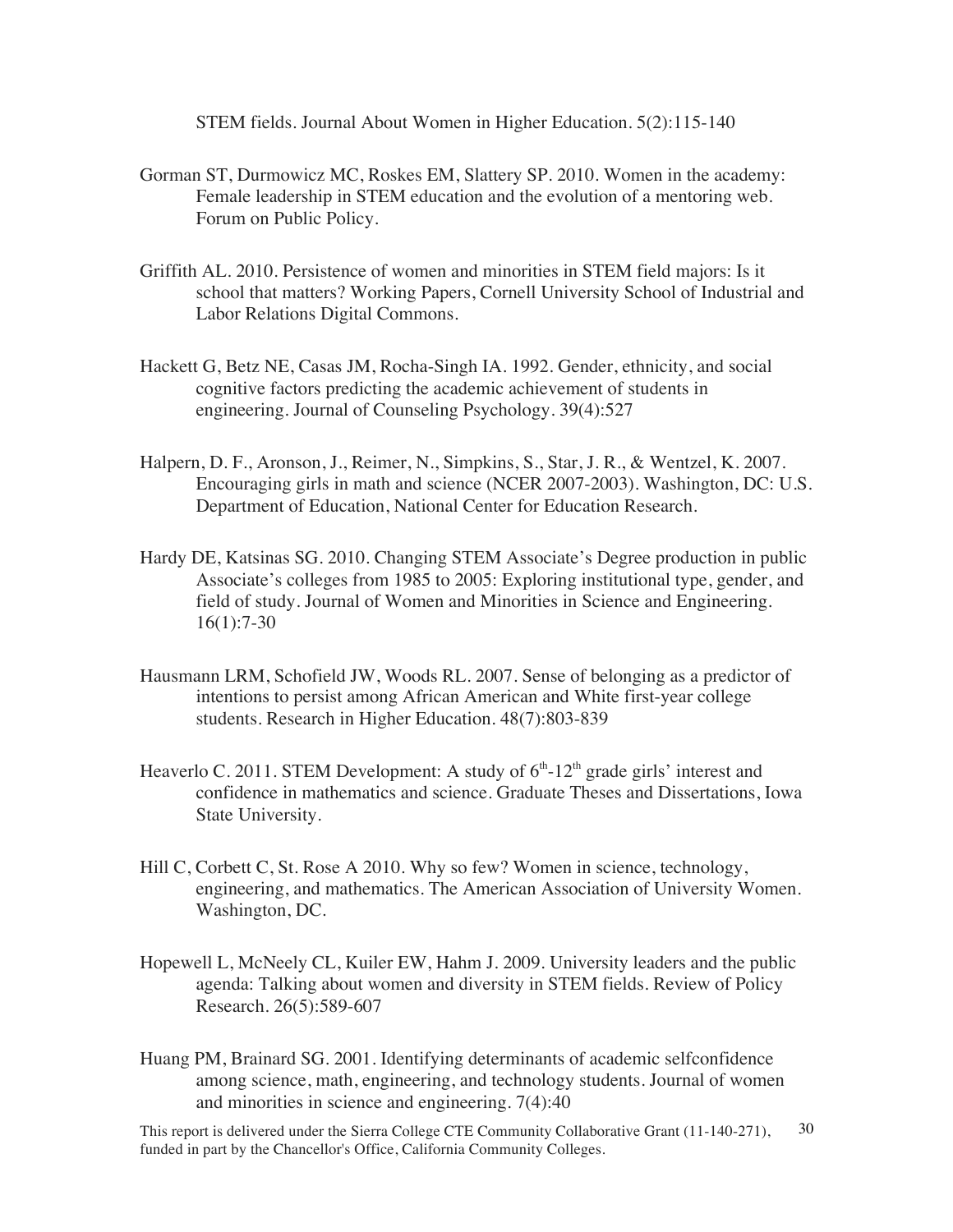- Hughes RM. 2010. Keeping university women in STEM fields. International Journal of Gender, Science, and Technology. 2(3):417-436
- Ilumoka AA. 2012. Identification of strategies that overcome barriers to women and minorities in STEM. Advancing the STEM Agenda in Education, the Workplace, and Society.
- Inkelas KK. 2011. Living-learning programs for women in STEM. Chapter in: New Directions for Institutional Research, no. 152. Wiley Periodicals, Inc.
- Jackson DL. 2010. Transfer students in STEM majors: Gender differences in the socialization factors that influence academic and social adjustment. Graduate Theses and Dissertations.
- Johnson DR. 2011. Examining sense of belonging and campus racial diversity experiences among women of color in STEM living-learning programs. Journal of Women and Minorities in Science and Engineering. 17(3):209-223.
- Johnson DR. 2011. Women of color in science, technology, engineering, and mathematics (STEM). Chapter in: New Directions for Institutional Research. Wiley Periodicals, Inc.
- Johnson DR. 2012. Campus racial climate perfections and overall sense of belonging among racially diverse women in STEM majors. Journal of College Student Development. 53(2):336
- Jones SM, Dindia K. 2004. A meta-analytic perspective on sex equity in the classroom. Review of educational research. 74(4):443-471
- Journal of Counseling Psychology 45(4):483
- Kahveci A, Southerland SA, Gilmer PJ. 2006. Retaining undergraduate women in science, mathematics, and engineering. Journal of College Science Teaching. 36(3):34-38
- Kampe J, Oppliger D, Troesch V, Warrington R. 2011. Effectiveness of team-based STEM project learning to recruit women high school students to STEM. Presented at the WEPAN National Conference, Advancing Women: Transforming Engineering Education.

Knight DB, Mappen DF, Knight SL. 2011. A review of the literature on increasing the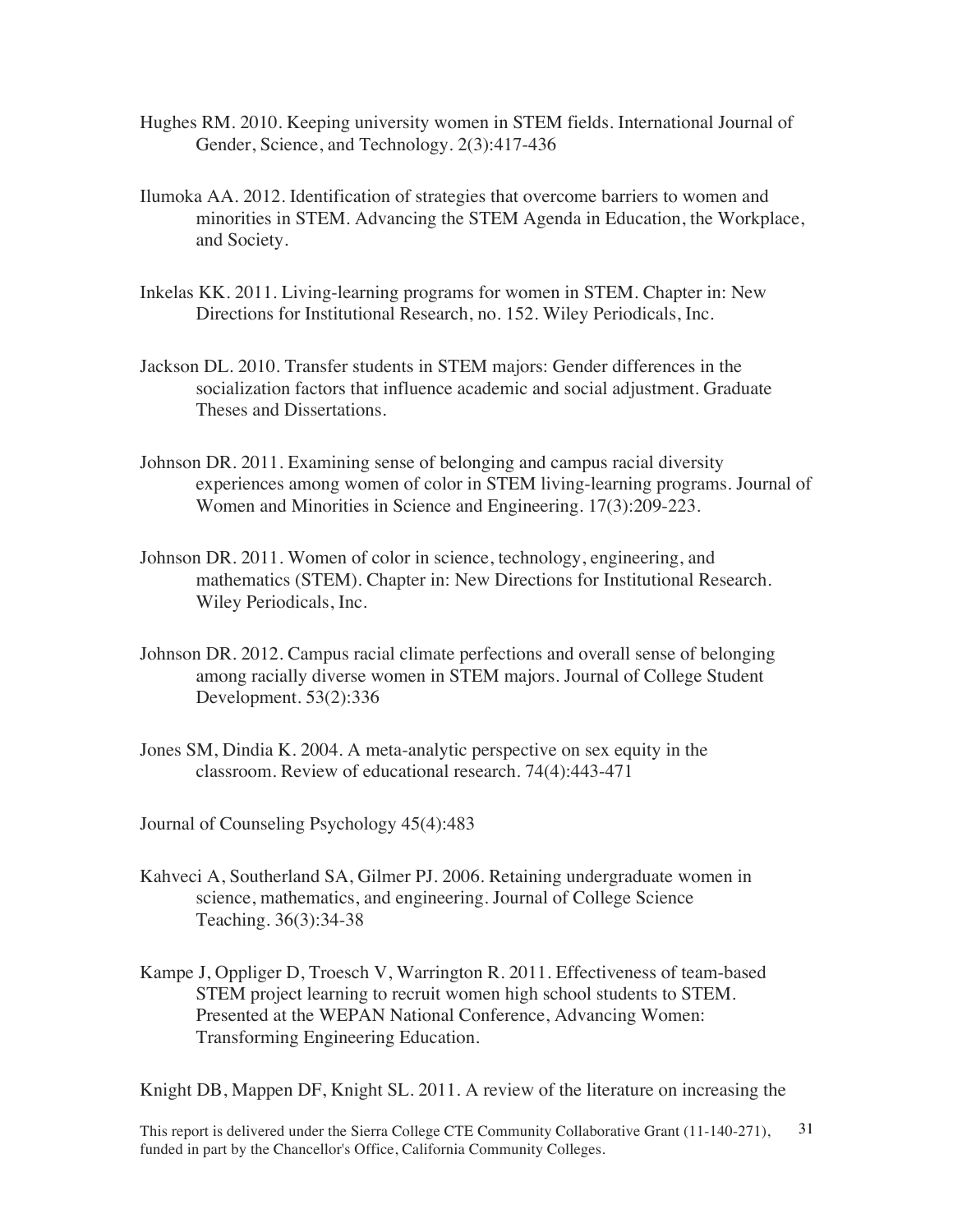representation of women undergraduates in STEM disciplines through civic engagement pedagogies. Science Education and Civic Engagement. 3(1):36-47

- Kulturel-Konak S, D'Allegro ML, Dickinson S. 2011. Review of gender differences in learning styles: Suggestions for STEM education. Contemporary Issues in Education Research. 4(3):9-18
- Legewie J, DiPrete TA. 2011. High school environments, STEM orientations, and the gender gap in science and engineering degrees. Working paper available at http://papers.ssrn.com/sol3/papers.cfm?abstract\_id=2008733
- Lent RW, Brown SD, Hackett G. 2002. Social cognitive career theory. Career choice and development. 4:255-311
- Liston C, Peterson K, Ragan V. 2008. Evaluating promising practices in informal science, technology, engineering, and mathematics (STEM) education for girls. Evaluation and Research Associates of the Puget Sound Center for Teaching, Learning, and Technology, in contract with the Girl Scouts of the USA.
- Lockwood P. 2005. "Someone like me can be successful": Do college students need same-gender role models? Psychology of Women Quarterly. 30(1):36-46
- Ma Y. 2011. Gender Differences in the paths leading to a STEM baccalaureate. Social Science Quarterly. 92(5):1169-90
- Martin CL. 2011. Gender differences in career satisfaction among postsecondary faculty in STEM disciplines. Doctoral Dissertation, University of Memphis.
- Marx DM, Roman JS. 2002. Female role models: Protecting women's math test performance. Personality and Social Psychology Bulletin. 28(9):1183-1193
- Massi L, Reilly CH, Johnson D. 2012. Expanding your horizons: The impact of a one-day STEM conference on middle school girls' and parents' attitude toward STEM careers. America Society for Engineering Education.
- Mavriplis C, Heller R, Beil C, Dam K, Yassinskaya N, Shaw M, Sorensen C. Mind the gap: Women in STEM career breaks. Journal of Technology Management and Innovation. 5(1):1-11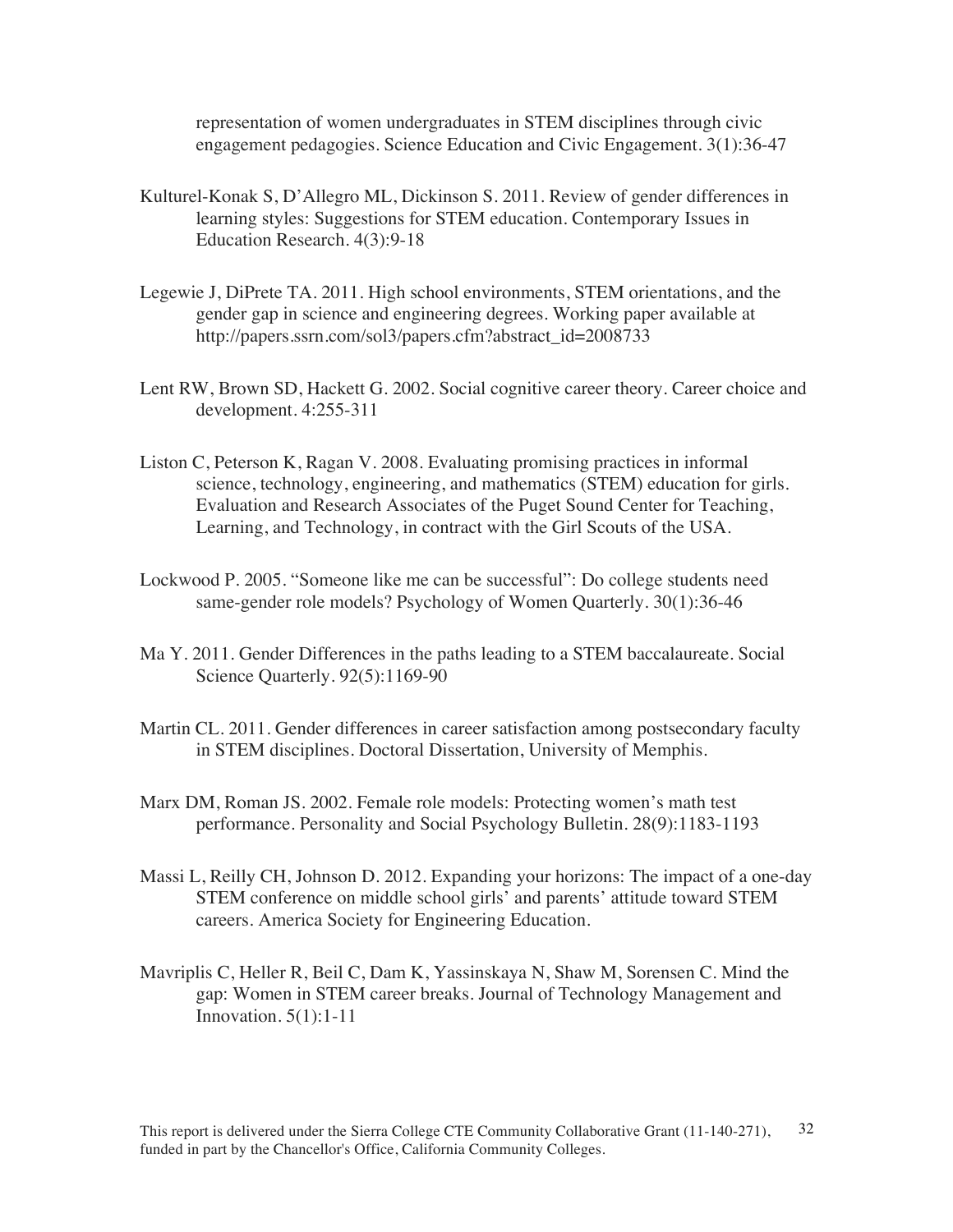- McIntyre RB, Paulson RM, Lord CG. 2003. Alleviating women's mathematics stereotype threat through salience of group achievements. Journal of Experimental Social Psychology. 39(1):83-90
- McNeely CL, Hopewell L. 2010. U.S. University leader pronouncements on women and STEM fields. International Journal of Gender, Science, and Technology. 2(3):296-333
- McNeely CL, Vlaicu S. 2010. Exploring institutional hiring trends of women in the U.S. STEM professoriate. Review of Policy Research. 27(6):781-793
- Medeiros DJ. 2011. The influence of female social models in corporate STEM initiatives on girls' math and science attitudes. Doctoral Dissertation, University of Pennsylvania.
- Milgram D. 2011. How to recruit women and girls to the science, technology, engineering, and math (STEM) classroom. Technology and Engineering Teacher. November 2011: 4-8
- Milgram D. 2011. Innovative gender methods of evaluation in STEM education services as leverage for institutional change. Advancing Women: Transforming Engineering Education.
- Nassar-McMillan SC, Wyer M, Oliver-Hoyo M. 2011. New tools for examining stereotypes: Implications for women and other underrepresented groups. Chapter in: New Directions for Institutional Research. Wiley Periodicals, Inc.
- National Academy of Sciences. Committee on Science, Engineering & Public Policy. 2007. Rising above the gathering storm: Energizing and employing America for a brighter economic future. Washington, DC: National Academies Press.
- National Science Foundation. Division of Science Resources Statistics. 2009. Women, minorities, and persons with disabilities in science and engineering: 2009 (NSF 09-305). Arlington, VA, see www.nsf.gov/statistics/wmpd
- Nauta MM, Epperson DL, Kahn JH. 1998. A multiple-groups analysis of predictors of higher level career aspirations among women in mathematics, science, and engineering majors.
- Olitsky NH. 2012. How do academic achievement and gender affect the earnings of STEM majors? A propensity score matching approach. Working paper, University of Massachusetts Dartmouth.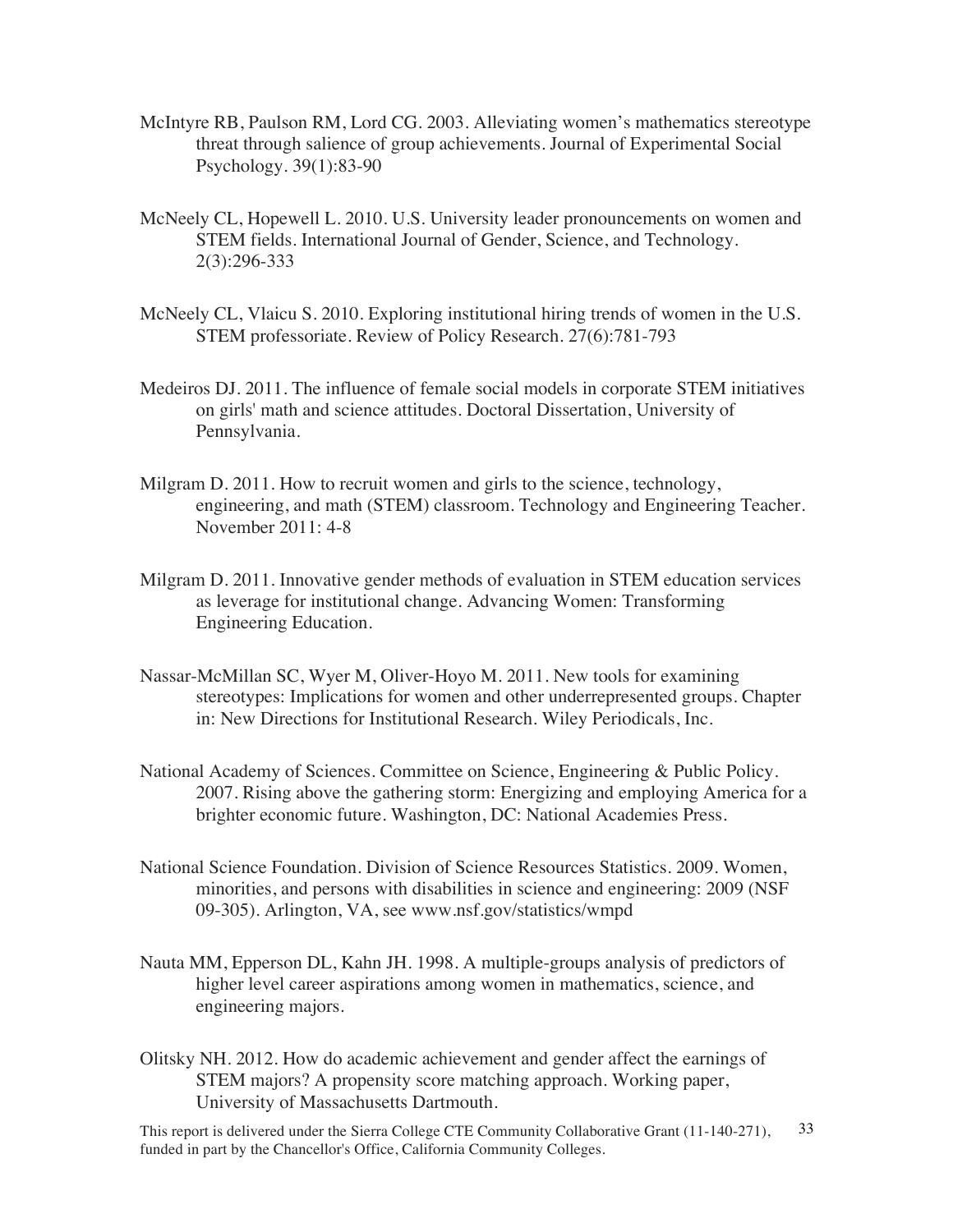- Pajares F, Miller MD. 1994. Role of self-efficacy and self-concept beliefs in mathematical problem solving: A path analysis. Journal of Educational Psychology. 86(2):193
- Parker LH, Rennie LJ. 2002. Teachers' implementation of gender-inclusive instructional strategies in single-sex and mixed-sex science classrooms. International Journal of Science Education. 24(9):881-897
- Perez-Felkner L, McDonald S-K, Schneider B. 2010. What happens to high-achieving females after high school? Gender persistence on the postsecondary STEM pipeline. Working paper supported by a National Science Foundation Grant.
- Perna L, Lundy-Wagner V, Dresner ND, Gasman M, Yoon S, Bose E, Gary S. 2009. The contribution of HBCUS to the preparation of African American women for STEM careers: A case study. Research in Higher Education 50(1):1-23
- Price J. 2010. The effect of instructor race and gender on student persistence in STEM fields. Economics of Education Review. 29(6):901-910
- Price J. 2010. The effect of instructor race and gender on student persistence in STEM fields. Working paper from the Cornell Higher Education Research Institute.
- Riegle-Crumb C, King N, Grodsky E, Muller C. 2012. The More Things Change, the More They Stay the Same? Prior Achievement Fails to Explain Gender Inequality in Entry Into STEM College Majors Over Time. American Educational Research Journal. 49(6):1048-1073
- Robnett RD, Leaper C. 2012. Friendship groups, personal motivation, and gender in relation to high school students' STEM career interest. Journal of Research on Adolescence. 1-13
- Rosenthal L, London B, Levy SR. 2011. The roles of perceived identity compatibility and social support for women in a single-sex STEM program at a co-educational university. Sex Roles.
- Sadker D, Sadker M, Zittleman K. 2009. Still failing at fairness: How gender bias cheats girls and boys in school and what we can do about it. Scribner Book Company.
- Sadler PM, Sonnert G, Hazari Z, Tai R. 2012. Stability and volatility of STEM career interest in high school: A gender study. Science Education. 96:411-427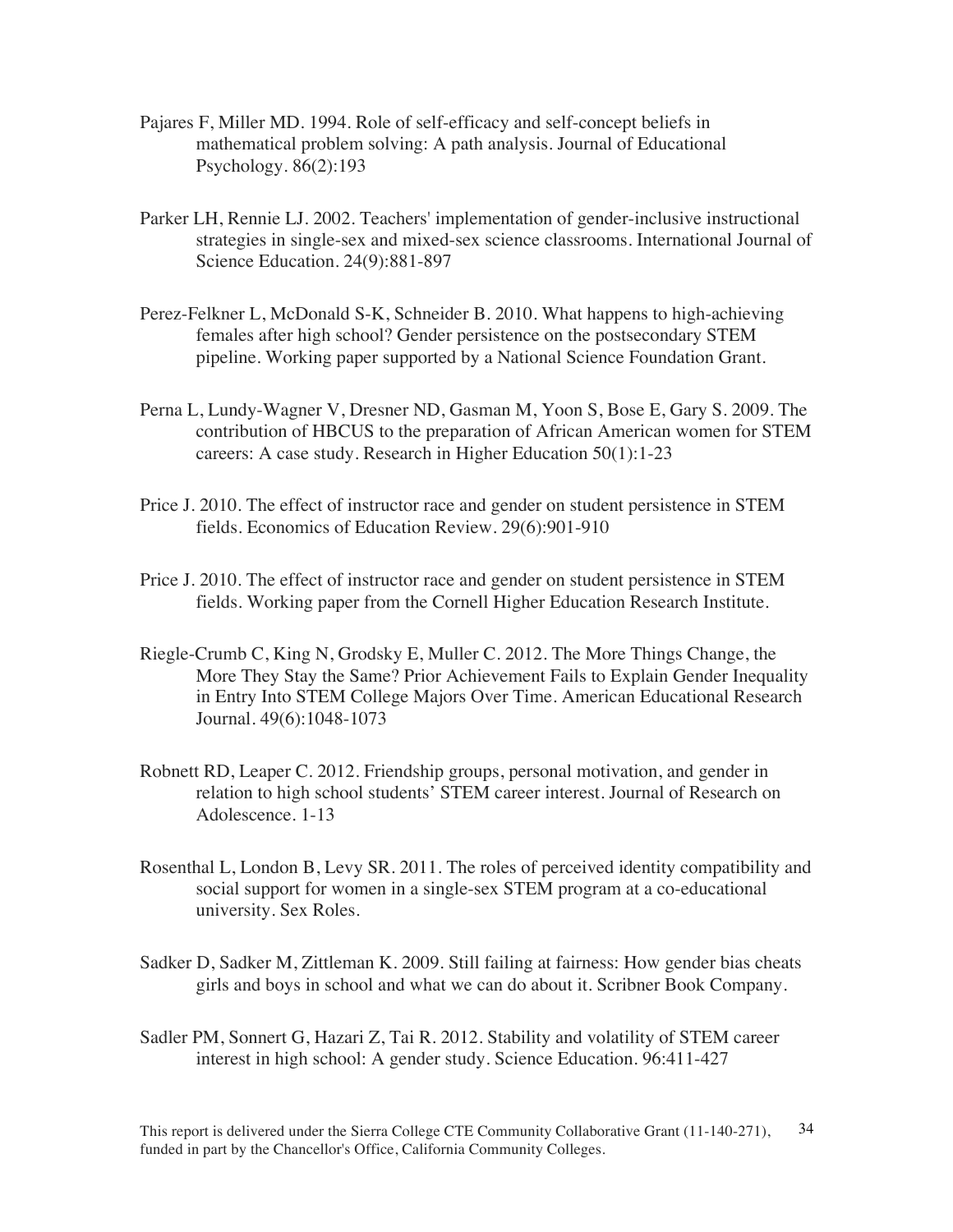- Saucerman J, Vasquez K. 2012. Psychological Barriers to STEM participation for women over the course of development. From the Alverno College Research Center for Women and Girls.
- Schwartz SH, Rubel T. 2005. Sex differences in value priorities: Cross-cultural and multimethod studies. Journal of personality and social psychology. 89(6):1010
- Shapiro CA, Sax LJ. 2011. Major selection and persistence for women in STEM. Chapter in: New Directions for Institutional Research. Wiley Periodicals, Inc.
- Shapiro CAE. 2011. The relationship between the proportion of same-major friendships and academic and affective outcomes for women and men in STEM. Doctoral Dissertation, University of California at Los Angeles.
- Shapiro JR, Williams AM. 2012. The role of stereotype threats in undermining girls' and women's performance and interest in STEM fields. Sex Roles. 66:175-183
- Smith JL, Lewis KL, Hawthorne L, Hodges SD. 2013. When trying hard isn't natural: Women's belonging with and motivation for male-dominated STEM fields as a function of effort expenditure concerns. Personality and Social Psychology Bulletin.
- Smith W, Erb T. 1986. Validation of the attitude toward women in science scale for early adolescents. Journal of Research in Science Teaching. 21(4): 391-397
- Stake JE, Nickens SD. 2005. Adolescent girls' and boys' science peer relationships and perceptions of the possible self as scientist. Sex Roles. 52(1):1-11
- Starobin SS, Laanan FS, Burger CJ. 2010. Role of Colleges: Broadening participation among women and minorities in STEM. Journal of Women and Minorities in Science and Engineering. 16(1):1-5
- Starobin SS, Laanan FS. 2005. Influence of pre-college experience on self-concept among community college students in science, mathematics, and engineering. Journal of Women and Minorities in Science and Engineering. 11(3):209-230
- Steele CM, Aronson J. 1995. Stereotype threat and the intellectual test performance of African Americans. Journal of Personality and Social Psychology. 69(5):797